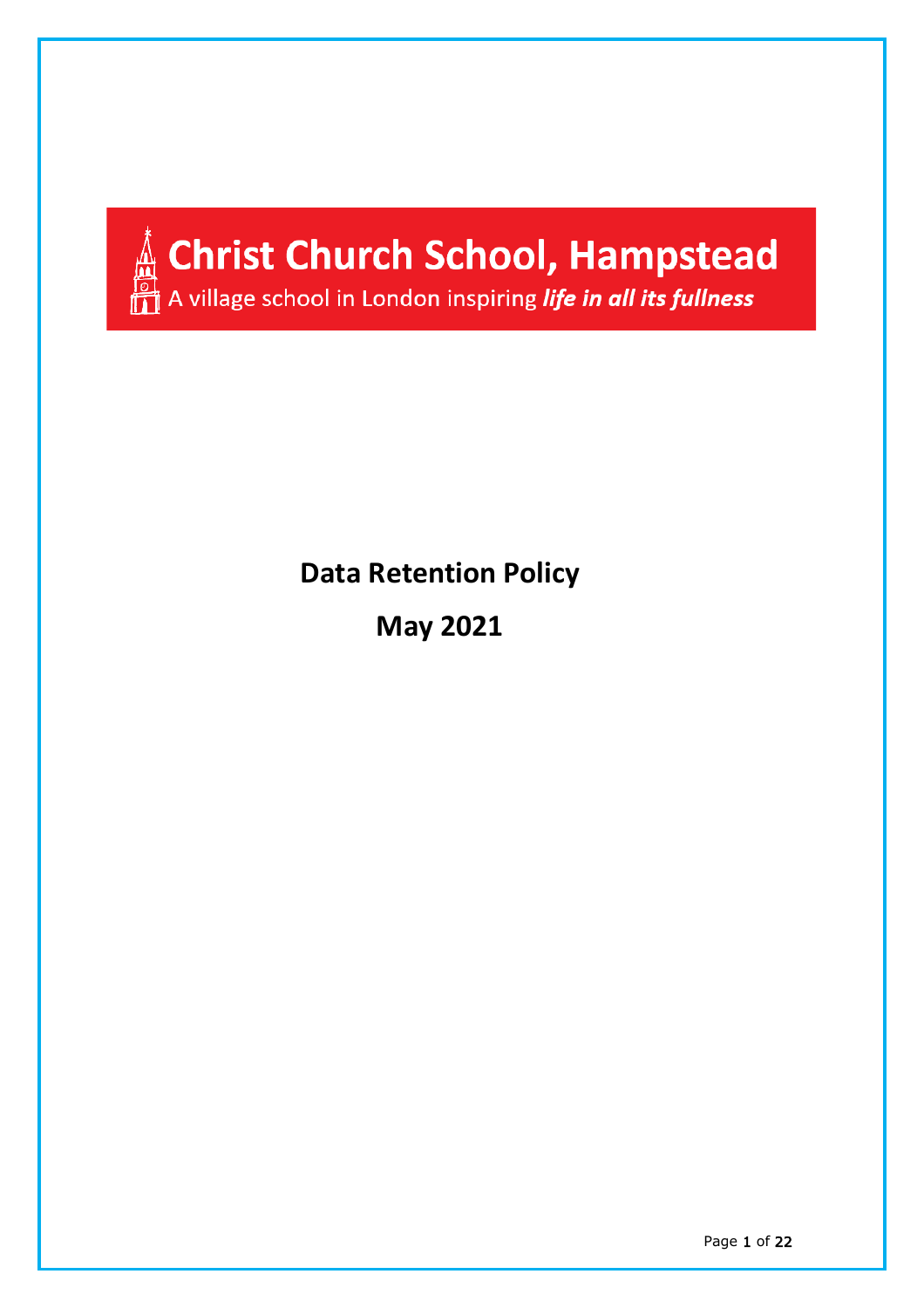## **School Records Management Policy**

Christ Church School recognises that by efficiently managing its records, it will be able to comply with its legal and regulatory obligations and to contribute to the effective overall management of the school. Records provide evidence for protecting the legal rights and interests of the school, and provide evidence for demonstrating performance and accountability. This document provides the policy framework through which this effective management can be achieved and audited.

## **Scope of the policy**

This policy applies to all records created, received or maintained by staff of the school in the course of carrying out its functions.

Records are defined as all those documents which facilitate the business carried out by the school and which are thereafter retained (for a set period) to provide evidence of its transactions or activities. These records may be created, received or maintained in hard copy or electronically.

A small percentage of the school's records will be selected for permanent preservation as part of the institution's archives and for historical research. This would be done in liaison with the County Archives Service.

#### **Responsibilities**

The school has a corporate responsibility to maintain its records and record keeping systems in accordance with the regulatory environment. The head teacher has overall responsibility for this policy.

The person responsible for records management in the school will give guidance for good records management practice and will promote compliance with this policy so that information will be retrieved easily, appropriately and in a timely way.

Individual staff and employees must ensure that records for which they are responsible are accurate, and are maintained and disposed of in accordance with the school's records management guidelines.

## Relationship with existing policies

This policy has been drawn up within the context of the school's:

- Freedom of Information Policy and Publication Scheme
- Data Protection Policy
- Data Privacy Notices
- and with other legislation or regulations (including audit, equal opportunities and ethics) affecting the school.

#### **Safe disposal of records**

Where records have been identified for destruction they will be disposed of in an appropriate way. All records containing personal information, or sensitive policy information will be shredded before disposal using a cross cut shredder. Any other records will be bundled up and disposed of to a waste paper merchant or disposed of in other appropriate ways. Records are not put in the dustbin or a skip.

Data Retention Policy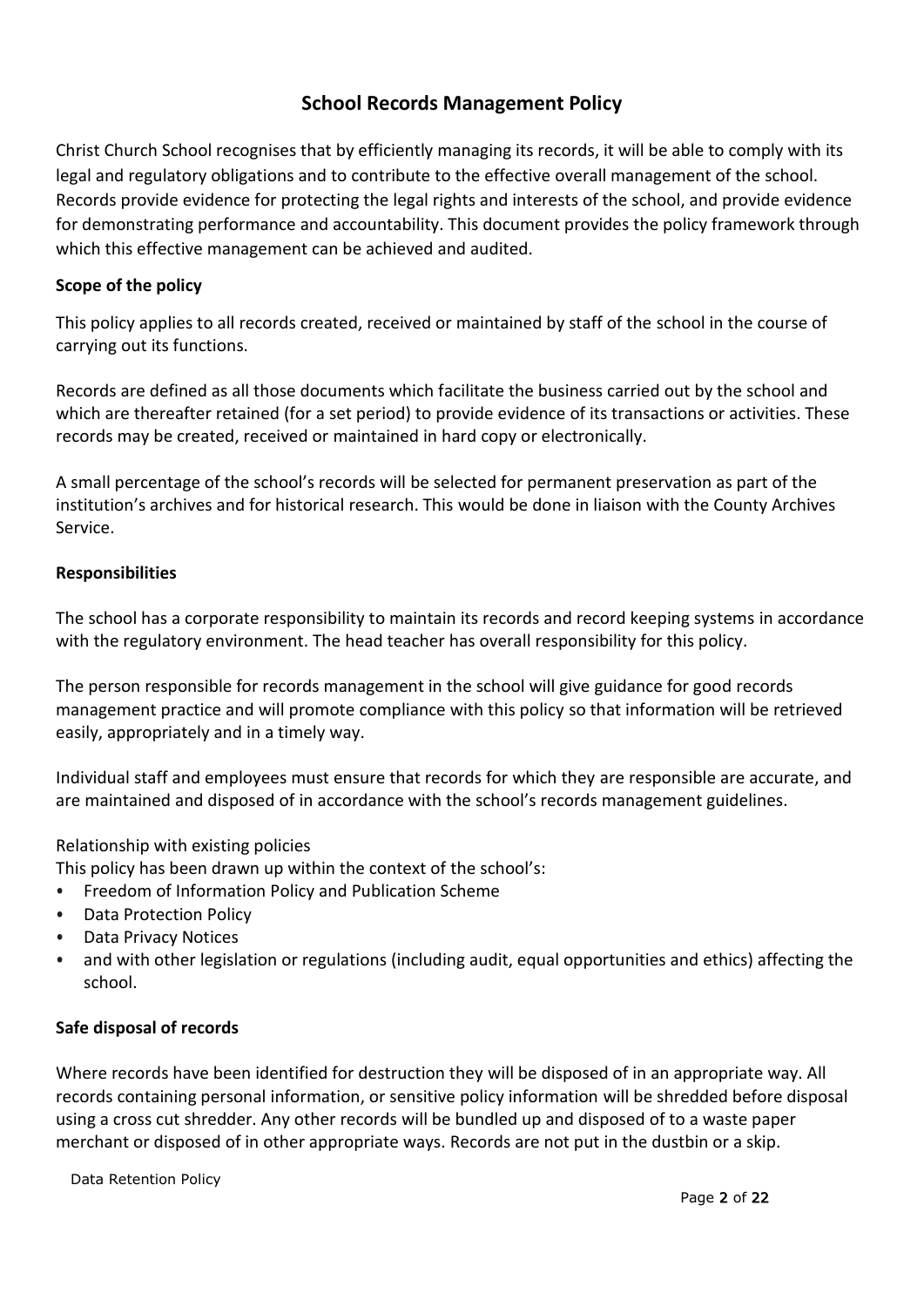The Freedom of Information Act 2000 requires the school to maintain a list of records which have been destroyed and who authorised their destruction.

Members of staff should record at least:

- File reference (or other unique identifier).
- File title (or brief description) and number of files.
- The name of the authorising officer and the date action taken.

This should be kept in an Excel spreadsheet or similar suitable format.

#### **School closures**

It is the responsibility of the Local Authority [LA] to manage the records of closed schools until they have reached the end of their administrative life and to arrange for their disposal when required.

There may be a number of different reasons why schools close which may affect where school records need to be stored.

- If Christ Church School has been closed and the site is being sold or reallocated to another use then the LA should take responsibility for the records from the date the school closes.
- If two schools have merged and function as one school, it will be necessary for the new school to retain any records originating from the two schools for the appropriate time.
- If Christ Church School closes and subsequently becomes an Academy, the records relating to the pupils who are transferring to the Academy will be transferred. If the Academy is retaining the current buildings, then all records relating to the maintenance of the buildings should also be transferred. All other records become the responsibility of the Local Authority.

## **The purpose of the retention guidelines**

The retention schedule lays down the length of time which the record needs to be retained and the action which should be taken when it is of no further administrative use. The retention schedule lays down the basis for normal processing under the Data Protection Act 2018, the Freedom of Information Act 2000 and the General Data Protection Regulation 2016.

The retention periods are informed by other legislation such as Education Act 1995 and the Limitation Act 1990. The Information Management Toolkit for schools has also been consulted.

Members of staff are expected to manage their current record keeping systems using the retention schedule and to take account of the different kinds of retention periods when they are creating new record keeping systems.

The retention schedule refers to record series regardless of the media in which they are stored.

## **What happens with records once they have reached the end of their administrative life**

Destruction of records:

Where records have been identified for destruction they will be disposed of in an appropriate way.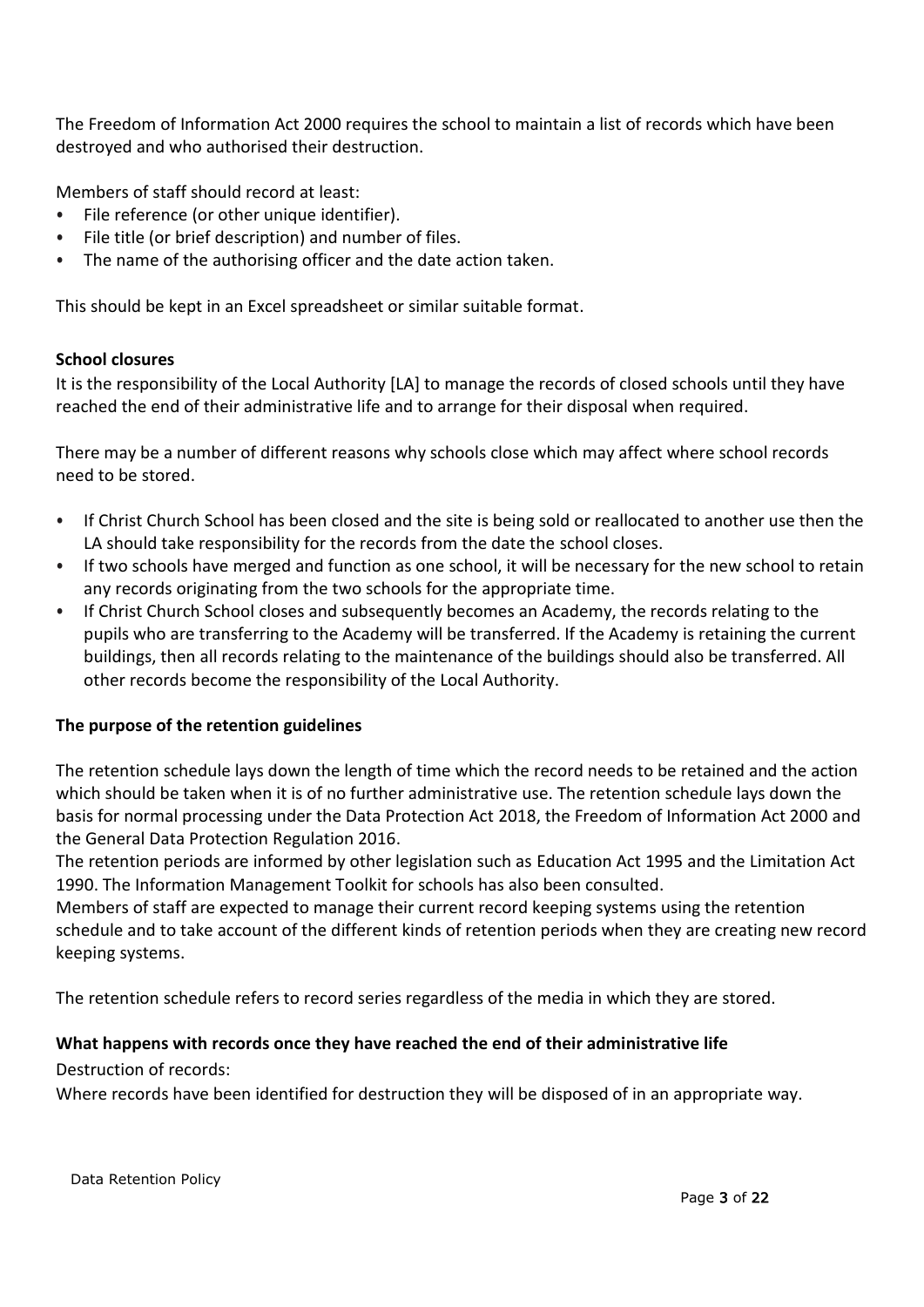## Transfer of records to the Archives:

Where records have been identified as being worthy of permanent preservation, arrangements will be made to transfer the records to the Archives.

Transfer of information to other media:

Where lengthy retention periods have been allocated to records, members of staff may wish to consider converting paper records to other media such as digital media. The lifespan of the media and the ability to migrate data where necessary will always be considered.

### **Review of the policy**

This policy will be reviewed every three years, (or when relevant legislation changes), to ensure it is an accurate reflection of current guidance and best practice.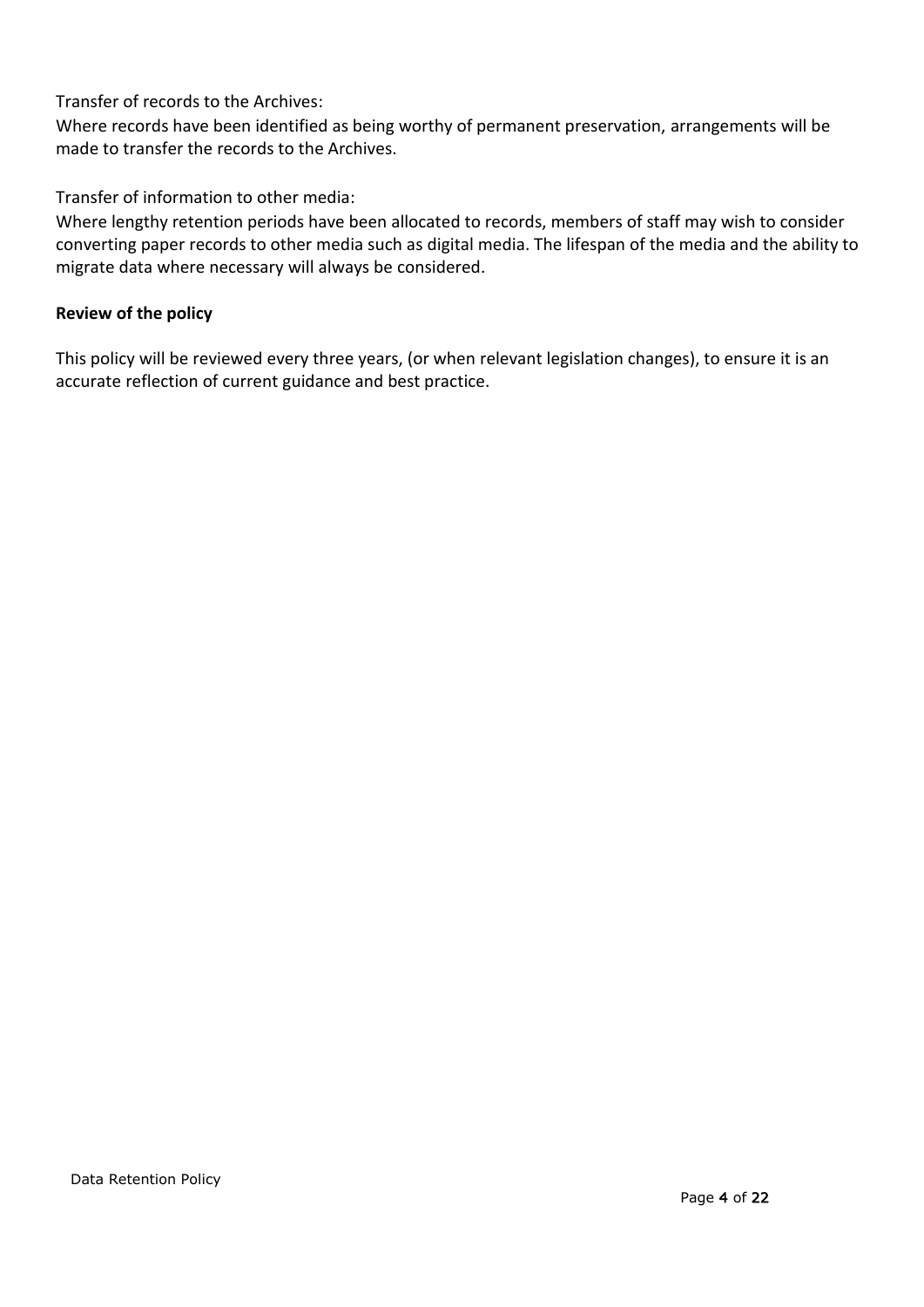## **Data Retention Schedule**

## **Management of the School**

This section contains retention periods connected to the general management of the school. This covers the work of the Governing Body, the head teacher and the senior management team, the admissions process and operational administration.

#### **Governing Body**

| <b>Basic File Description</b>                                                                       | <b>Data Protection Issues</b>                                                                                  | <b>Statutory Provisions</b> | <b>Retention Period</b>                                                                               | Action at the end of the administrative life of<br>the record |
|-----------------------------------------------------------------------------------------------------|----------------------------------------------------------------------------------------------------------------|-----------------------------|-------------------------------------------------------------------------------------------------------|---------------------------------------------------------------|
| Agendas for Governing Body<br>meetings                                                              | There may be data protection issues<br>if the meeting is dealing with<br>confidential issues relating to staff |                             | One copy should be retained with the<br>master set of minutes. All other copies<br>can be disposed of | Secure Disposal                                               |
| Records relating to the<br>appointment of a clerk to the<br>Governing Body                          | Yes                                                                                                            |                             | Date of appointment ceases + 6 years                                                                  | Secure Disposal                                               |
| Records relating to DBS checks<br>carried out on clerk and the<br>members of the Governing Body     | Yes                                                                                                            |                             | Date of DBS check + 6 years                                                                           | Secure Disposal                                               |
| Records relating to the election<br>of parent and staff Governors<br>not appointed by the Governors | Yes                                                                                                            |                             | Date of election $+6$ months                                                                          | Secure Disposal                                               |
| <b>Governor Personal Files</b>                                                                      | Yes                                                                                                            |                             | Date of appointment ceases + 6 years                                                                  | Secure Disposal                                               |
| Records relating to the induction<br>program for new Governors                                      | Yes                                                                                                            |                             | Date of appointment ceases + 6 years                                                                  | Secure Disposal                                               |
| Records relating to the training<br>required and received by<br>Governors                           | Yes                                                                                                            |                             | Date of appointment ceases + 6 years                                                                  | Secure Disposal                                               |
| Records Relating to Governor<br>Declaration of Disqualification<br>criteria                         | Yes                                                                                                            |                             | Date of appointment ceases + 6 years                                                                  | Secure Disposal                                               |
| Register of Business Interests                                                                      | Yes                                                                                                            |                             | Date of appointment ceases + 6 years                                                                  | Secure Disposal                                               |
| Record of attendance at full<br><b>Governing Board Meetings</b>                                     | Yes                                                                                                            |                             | Date of Meeting + 6 years                                                                             | Secure Disposal                                               |
| Correspondence sent and<br>received by the Governing Body<br>or head teacher                        | Yes                                                                                                            |                             | Current year + 3 years                                                                                | Secure Disposal                                               |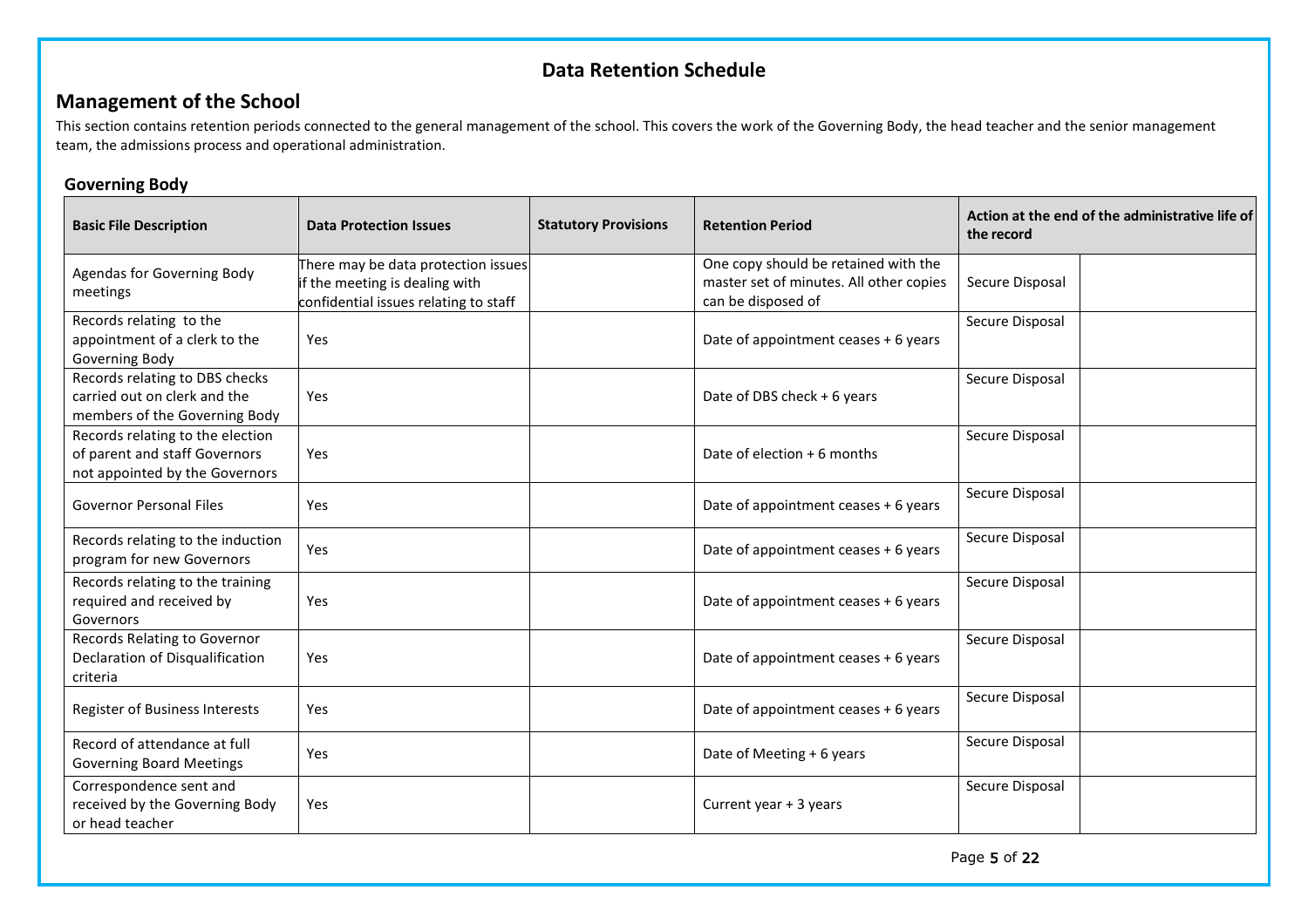| Minutes of Governing Body<br>meetings                                 | There may be data protection<br>issues if the meeting is dealing with<br>confidential issues relating to staff |                                                           |                                                                                                                                                                                                                                                                                                              | Secure Disposal                                                                   |                                                    |
|-----------------------------------------------------------------------|----------------------------------------------------------------------------------------------------------------|-----------------------------------------------------------|--------------------------------------------------------------------------------------------------------------------------------------------------------------------------------------------------------------------------------------------------------------------------------------------------------------|-----------------------------------------------------------------------------------|----------------------------------------------------|
| Principal Set (signed)                                                |                                                                                                                |                                                           | Permanent                                                                                                                                                                                                                                                                                                    |                                                                                   | Transfer to Archives when<br>the school has closed |
| Inspection Copies <sup>1</sup>                                        |                                                                                                                |                                                           | Date of meeting + 3 years                                                                                                                                                                                                                                                                                    | Secure Disposal if<br>minutes contain<br>any sensitive<br>personal<br>information |                                                    |
| Reports presented to the<br>Governing Body                            | There may be data protection<br>issues if the meeting is dealing with<br>confidential issues relating to staff |                                                           | Date of report + 6 years<br>However, if the minutes refer directly<br>to individual reports, these reports<br>should be kept permanently                                                                                                                                                                     | Secure<br>Disposal<br>0r<br>Retain with the<br>signed set of<br>minutes           |                                                    |
| Instruments of Government<br>including Articles of Association        | No                                                                                                             |                                                           | Permanent                                                                                                                                                                                                                                                                                                    | Retain in school                                                                  | Transfer to Archives when<br>the school has closed |
| <b>Trusts and Endowments</b><br>managed by the Governing Body         | No                                                                                                             |                                                           | Permanent                                                                                                                                                                                                                                                                                                    | Retain in school<br>whilst<br>operationally<br>required                           | Transfer to Archives when<br>the school has closed |
| Action plans created and<br>administered by the Governing<br>Body     | <b>No</b>                                                                                                      |                                                           | Life of the action plan $+3$ years                                                                                                                                                                                                                                                                           | Secure Disposal                                                                   |                                                    |
| Policy documents created and<br>administered by the Governing<br>Body | No                                                                                                             |                                                           | Life of the policy $+3$ years                                                                                                                                                                                                                                                                                | Secure Disposal                                                                   |                                                    |
| Records relating to complaints<br>dealt with by the Governing Body    | Yes                                                                                                            |                                                           | Major Complaints - date of resolution of<br>complaint $+6$ years<br>Complaints involving allegations of<br>Negligence - date of resolution of<br>complaint + 15 years<br>Complaints involving allegations relating<br>to safeguarding or child protection -<br>date of resolution of complaint + 40<br>years | Secure Disposal                                                                   |                                                    |
| Annual Reports required by the<br>Department for Education            | No                                                                                                             | <b>Education (Governor's</b><br>Annual Reports) (England) | Date of report + 10 years                                                                                                                                                                                                                                                                                    | Secure Disposal                                                                   | <b>Transfer to Archives</b>                        |

Data Retention Policy **Page 6 of 22** Page 6 of 22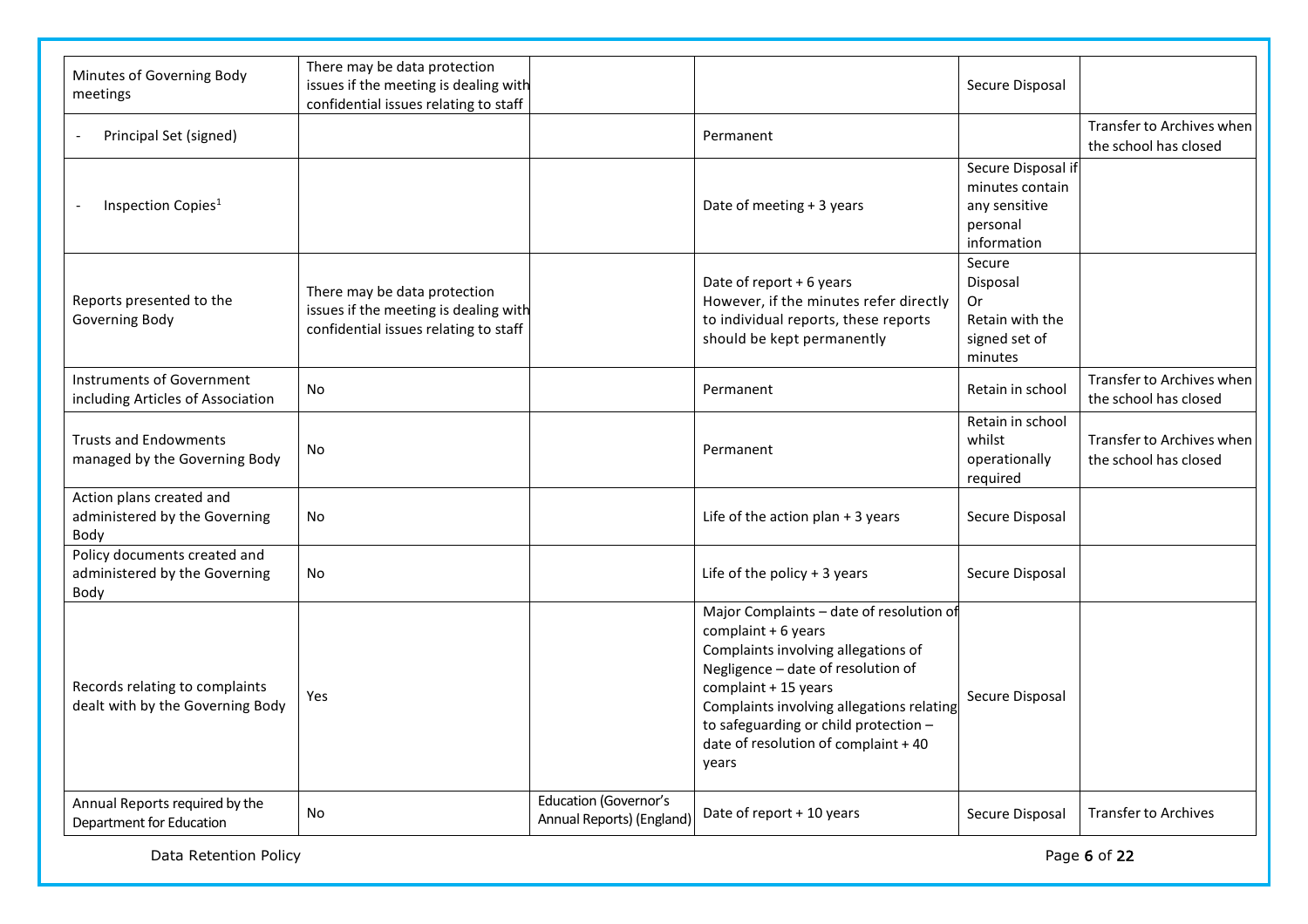|                                                                                                                 |     | (Amendment) Regulations<br>2002. SI 2002No 1171 |                                                 |                 |  |
|-----------------------------------------------------------------------------------------------------------------|-----|-------------------------------------------------|-------------------------------------------------|-----------------|--|
| Proposals concerning the change of<br>school status including Specialist<br><b>Status Schools and Academies</b> | No. |                                                 | Date proposal accepted or declined<br>+ 3 years | Secure Disposal |  |

1 These are the copies which the clerk to the Governor may wish to retain so that requestors can view all the appropriate information without the clerk needing to print off and collate redacted copies of the minutes each t

#### **Head Teacher and Senior Management Team**

| <b>Basic file description</b>                                                                                                            | <b>Data Protection Issues</b>                                                                                   | <b>Statutory</b><br><b>Provisions</b> | <b>Retention Period</b>                                                | the record      | Action at the end of the administrative life of                                                                              |
|------------------------------------------------------------------------------------------------------------------------------------------|-----------------------------------------------------------------------------------------------------------------|---------------------------------------|------------------------------------------------------------------------|-----------------|------------------------------------------------------------------------------------------------------------------------------|
| Log books of activity in the school<br>maintained by the Head Teacher                                                                    | There may be data protection issues<br>if the log book refers to individual<br>pupils or members of staff       |                                       | Date of last entry in the book + $a$<br>minimum of 6 years then review |                 | These could be of<br>permanent historical value<br>and should be offered to<br>the County Archives<br>Service if appropriate |
| Minutes of Senior Management<br>Team meetings and the meetings of<br>other internal administrative bodies                                | There may be data protection issues<br>if the minutes refer to individual<br>pupils or members of staff         |                                       | Date of the meeting $+3$ years then<br>review                          | Secure Disposal |                                                                                                                              |
| Reports created by the Head<br>Teacher or the Senior Management<br>Team                                                                  | There may be data protection issues<br>if the reports refer to individual<br>pupils or members of staff         |                                       | Date of the report + a minimum of 3<br>years then review               | Secure Disposal |                                                                                                                              |
| Records created by the Head<br>Teacher, Deputy Head Teacher and<br>other members of staff with<br>administrative responsibilities        | There may be data protection issues<br>if the records refer to individual<br>pupils or members of staff         |                                       | Current academic year + 6 years then<br>review                         | Secure Disposal |                                                                                                                              |
| Correspondence created by the<br>Head Teacher, deputy head teacher<br>and other members of staff with<br>administrative responsibilities | There may be data protection issues<br>if the correspondence refers to<br>individual pupils or members of staff |                                       | Date of correspondence + 3 years<br>then review                        | Secure Disposal |                                                                                                                              |
| Professional Development Plans                                                                                                           | Yes                                                                                                             |                                       | Life of the plan $+6$ years                                            | Secure Disposal |                                                                                                                              |
| <b>School Development Plans</b>                                                                                                          | No                                                                                                              |                                       | Life of the plan $+3$ years                                            | Secure Disposal |                                                                                                                              |
| School Privacy Notice which is sent<br>to parents and pupils                                                                             | Yes                                                                                                             |                                       | Until superseded + 6 years                                             |                 |                                                                                                                              |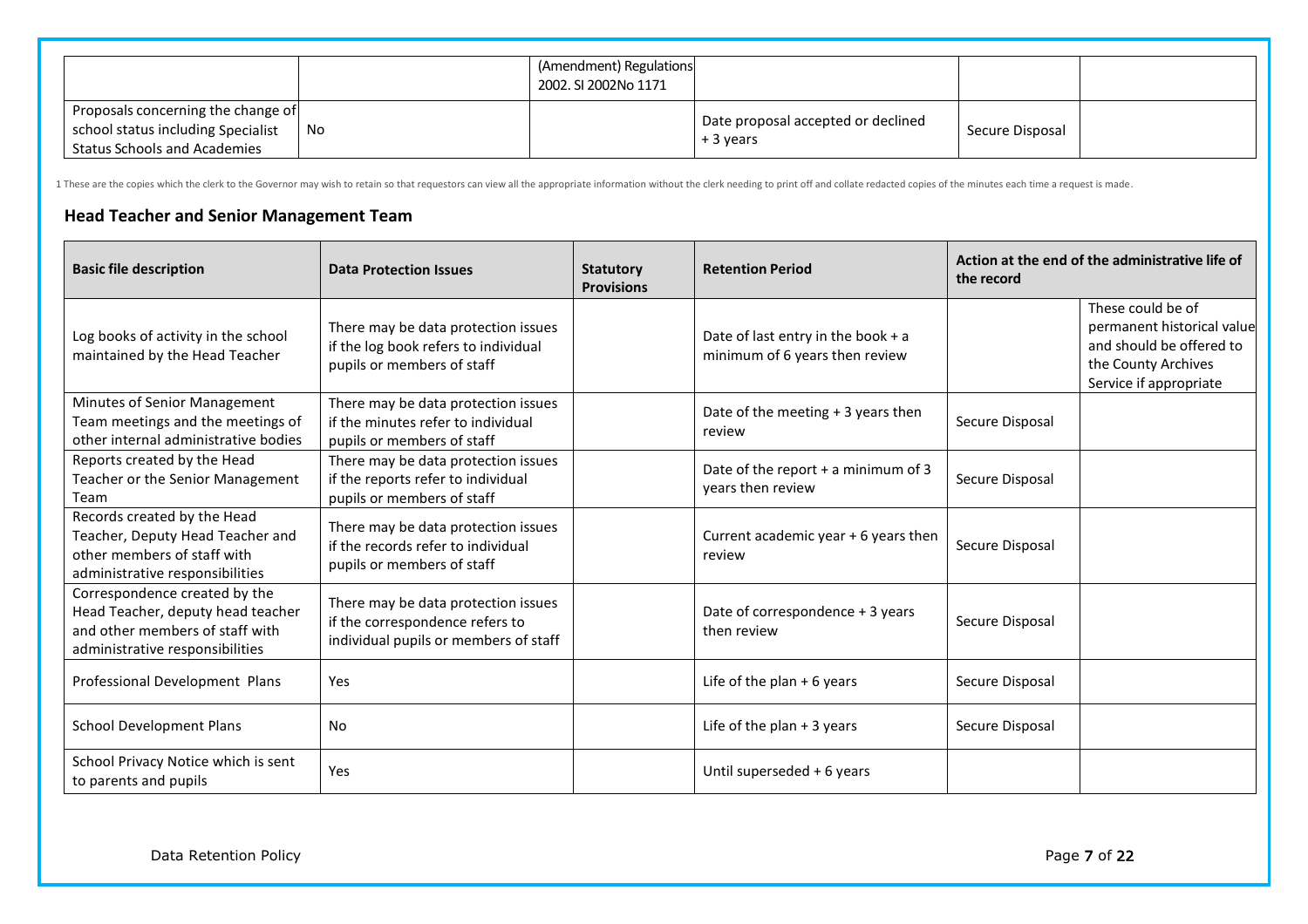| <b>Admissions Process</b>                                                                               |                               |                                       |                                                                                                   |                                                                                                                                    |  |
|---------------------------------------------------------------------------------------------------------|-------------------------------|---------------------------------------|---------------------------------------------------------------------------------------------------|------------------------------------------------------------------------------------------------------------------------------------|--|
| <b>Basic file description</b>                                                                           | <b>Data Protection Issues</b> | <b>Statutory</b><br><b>Provisions</b> | <b>Retention Period</b>                                                                           | Action at the end of the administrative life of the<br>record                                                                      |  |
| All records relating to the creation and<br>implementation of the School<br><b>Admissions Policy</b>    | No                            |                                       | Life of the policy $+3$ years then<br>review                                                      | Secure Disposal                                                                                                                    |  |
| Admissions - if the<br>admission is successful                                                          | Yes                           |                                       | Date of Admission + 1 Year                                                                        | Secure Disposal                                                                                                                    |  |
| Admissions - if the appeal is<br>unsuccessful                                                           | Yes                           |                                       | Resolution of case + 1 year                                                                       | Secure Disposal                                                                                                                    |  |
| Admissions<br>Schools - Casual - if offer is accepted                                                   | Yes                           |                                       | Current Year + 1 Year                                                                             | Secure Disposal                                                                                                                    |  |
| Admissions-<br>Schools - Casual - if offer is declined                                                  | Yes                           |                                       | Retain for 3 months                                                                               | Secure Disposal                                                                                                                    |  |
| Proof of address supplied<br>by parents as part of the<br>admissions process                            | Yes                           |                                       | Current year + 1 year                                                                             | Secure Disposal                                                                                                                    |  |
| Supplementary Information<br>form including additional<br>information such as religion, siblings<br>etc | Yes                           |                                       |                                                                                                   |                                                                                                                                    |  |
| For successful admissions                                                                               |                               |                                       | This information should be added<br>to the pupil file                                             | Secure Disposal                                                                                                                    |  |
| For unsuccessful admissions                                                                             |                               |                                       | Until appeals process completed                                                                   | Secure Disposal                                                                                                                    |  |
| Register of Admissions                                                                                  | Yes                           |                                       | Every entry in the admission register must<br>be preserved for 3 years from the point of<br>entry | Review information - register kept permanently<br>for enquiries from past pupils to confirm the dates<br>they attended the school) |  |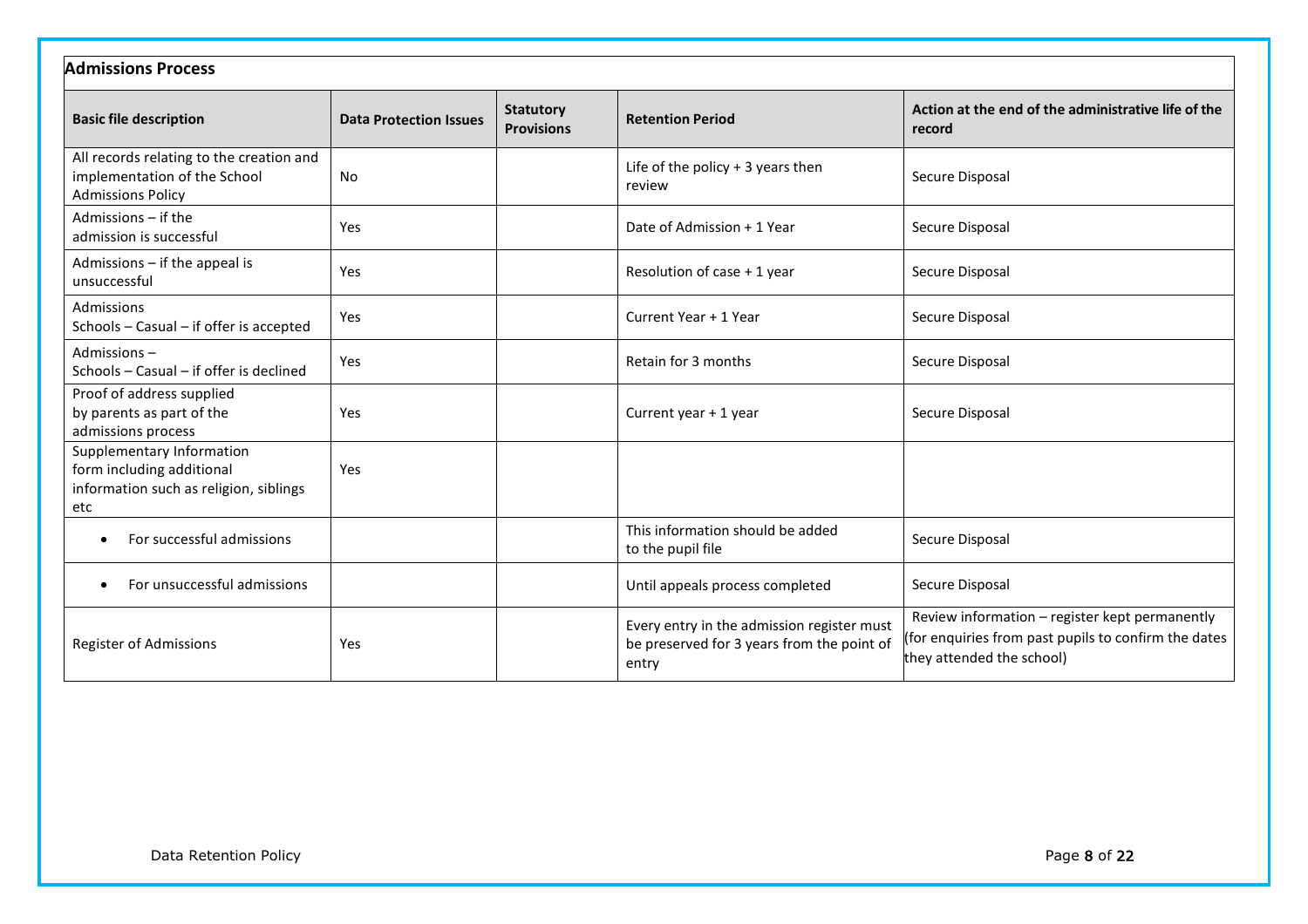| <b>Operational Administration</b>                                                                |                                                   |                                       |                                                                                                                                                             |                                                               |
|--------------------------------------------------------------------------------------------------|---------------------------------------------------|---------------------------------------|-------------------------------------------------------------------------------------------------------------------------------------------------------------|---------------------------------------------------------------|
| <b>Basic file description</b>                                                                    | <b>Data</b><br><b>Protection</b><br><b>Issues</b> | <b>Statutory</b><br><b>Provisions</b> | <b>Retention Period (Operational)</b>                                                                                                                       | Action at the end of the administrative life of the<br>record |
| General file series                                                                              | No                                                |                                       | Current year + 5 years                                                                                                                                      | Reviewed then secure disposal                                 |
| Records relating to the creation and<br>publication of the school brochure<br>or prospectus      | No                                                |                                       | Current year + 3 years                                                                                                                                      | <b>Standard Disposal</b>                                      |
| Records relating to the creation and<br>distribution of circulars to staff,<br>parents or pupils | No                                                |                                       | Current year + 1 year                                                                                                                                       | <b>Standard Disposal</b>                                      |
| Newsletters and other items with a<br>short operational use                                      | <b>No</b>                                         |                                       | Current year + 1 year                                                                                                                                       | <b>Standard Disposal</b>                                      |
| Visitors' Books and Signing in Sheets                                                            | Yes                                               |                                       | Current year + 6 years                                                                                                                                      | Reviewed then secure disposal                                 |
| Records relating to the creation and<br>management of Friends (PTA)                              | <b>No</b>                                         |                                       | Current year + 6 years                                                                                                                                      | Reviewed then secure disposal                                 |
| <b>Emails in Staff Email Accounts</b>                                                            | Yes                                               |                                       | Recommended:<br>1. Teachers = 2 Years<br>2. $SLT + Admin = 5-6$ years<br>3. Generic/Shared Accounts e.g.<br>Office $@ = 5-6$ years<br>Leavers: Delete<br>4. | Secure Disposal                                               |
| Electronic files kept in Shared Drives                                                           | Yes                                               |                                       | Recommended:<br>1-2 years                                                                                                                                   | Secure Disposal                                               |
| Electronic Files kept in Personal<br><b>Drives</b>                                               | Yes                                               |                                       | Recommended:<br>1-2 years                                                                                                                                   | Secure Disposal                                               |
| Staff Photos (Internal Displays,<br>Website, Social Media)                                       | Yes                                               |                                       | Current Staff: Until Updated<br>Leavers: Delete/Destroy                                                                                                     | Secure Disposal                                               |
| Pupil Photos (Internal Displays,<br>Website, Social Media)                                       | Yes                                               |                                       | Lifetime at school + 3 years                                                                                                                                |                                                               |
| School Newsletter (on website)                                                                   | Yes                                               |                                       | 1 Year                                                                                                                                                      |                                                               |

Data Retention Policy **Page 9 of 22** Page 9 of 22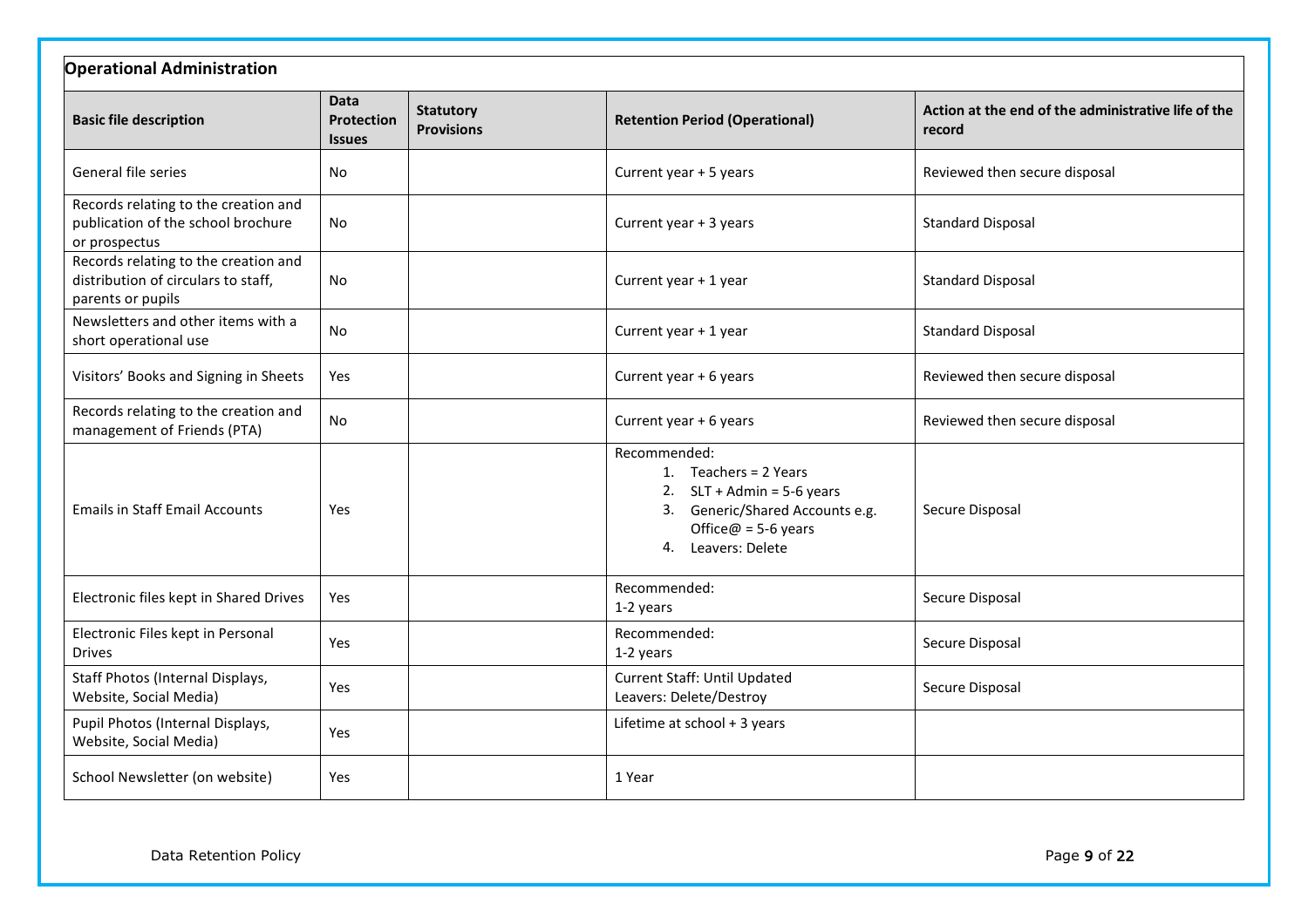## **Human Resources**

This section deals with all matters of Human Resources management within the school.

| Recruitment                                                                                              |                                            |                                                                                                                                                                        |                                                                                                                                                                                                                                                                                             |                                                            |  |  |
|----------------------------------------------------------------------------------------------------------|--------------------------------------------|------------------------------------------------------------------------------------------------------------------------------------------------------------------------|---------------------------------------------------------------------------------------------------------------------------------------------------------------------------------------------------------------------------------------------------------------------------------------------|------------------------------------------------------------|--|--|
| <b>Basic file description</b>                                                                            | <b>Data</b><br>Protection<br><b>Issues</b> | <b>Statutory</b><br><b>Provisions</b>                                                                                                                                  | <b>Retention Period (Operational)</b>                                                                                                                                                                                                                                                       | Action at the end of the administrative life of the record |  |  |
| All records leading up to the<br>appointment of a new head teacher                                       | Yes                                        |                                                                                                                                                                        | Date of appointment + 6 years                                                                                                                                                                                                                                                               | Secure Disposal                                            |  |  |
| All records leading up to the<br>appointment of a new member of<br>staff - unsuccessful candidates       | Yes                                        |                                                                                                                                                                        | Date of appointment of successful<br>candidate $+6$ months                                                                                                                                                                                                                                  | Secure Disposal                                            |  |  |
| All records leading up to the<br>appointment of a new member of<br>staff - successful candidate          | Yes                                        |                                                                                                                                                                        | All the relevant information should<br>be added to the staff personal file<br>(see below) and all other<br>information retained for 6 months                                                                                                                                                | Secure Disposal                                            |  |  |
| Pre-employment vetting<br>Information, including DBS checks,<br>of successful candidates                 | No                                         | DBS Update Service Employer<br>Guide June 2014: Keeping<br>children safe in education.<br>July 2015 (Statutory Guidance<br>from Dept. of Education)<br>Sections 73, 74 | Application forms and references<br>and other documents for the<br>duration of the employee's<br>employment + 6 years<br>The school verifies but does not<br>keep copies of DBS certificates. If<br>the school does keep a copy, the<br>copy will not be retained for more<br>than 6 months | Secure Disposal                                            |  |  |
| Proofs of identity collected as part of<br>the process of checking "portable"<br>enhanced DBS disclosure | Yes                                        |                                                                                                                                                                        | Where possible these are checked<br>and a note kept of what was seen<br>and what has been checked. Where<br>necessary, a copy of the<br>documentation is placed on the<br>member of staff's personal file                                                                                   |                                                            |  |  |
| Pre-employment vetting information<br>- Evidence proving the right to work<br>in the United Kingdom      | Yes                                        | An employer's guide to right<br>to work checks [Home Office<br>March 2021]                                                                                             | Where possible these documents<br>are added to the Staff Personal File<br>[see below], but if they are kept<br>separately then the Home Office<br>requires that the documents are<br>kept for termination of Employment<br>plus a minimum of 2 years                                        |                                                            |  |  |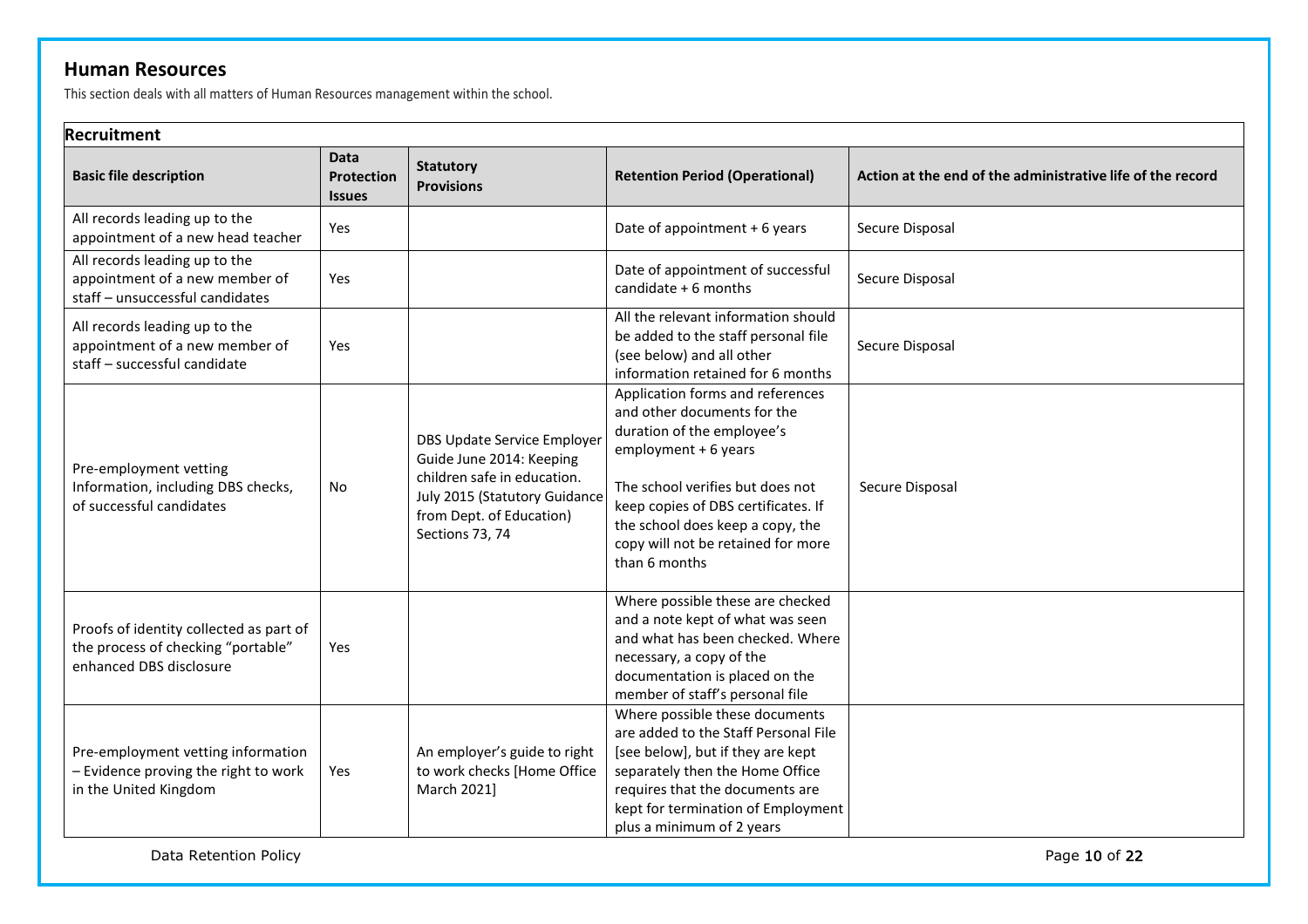| <b>Operational Staff Management</b>                                                                           |                                                   |                                       |                                                     |                                                            |  |
|---------------------------------------------------------------------------------------------------------------|---------------------------------------------------|---------------------------------------|-----------------------------------------------------|------------------------------------------------------------|--|
| <b>Basic file description</b>                                                                                 | <b>Data</b><br><b>Protection</b><br><b>Issues</b> | <b>Statutory</b><br><b>Provisions</b> | <b>Retention Period (Operational)</b>               | Action at the end of the administrative life of the record |  |
| <b>Staff Personal File</b>                                                                                    | Yes                                               | Limitation Act 1980 (Section<br>2)    | Termination of Employment + 6 years                 | Secure Disposal                                            |  |
| <b>Timesheets</b>                                                                                             | Yes                                               |                                       | Current year + 6 years                              | Secure Disposal                                            |  |
| Annual appraisal/assessment<br>records                                                                        | Yes                                               |                                       | Current year + 6 years                              | Secure Disposal                                            |  |
| Staff Training - where training<br>related to children (e.g. safeguarding<br>or other child related training) |                                                   |                                       | Date of Training + 40 years                         | Secure Disposal                                            |  |
| Staff Training - where training leads<br>to Continuing Professional<br>Development                            |                                                   |                                       | Length of time required by the<br>professional body | Secure Disposal                                            |  |
| Sickness and Absence Monitoring                                                                               | Yes                                               |                                       | Current Year + 3 Years                              | Secure Disposal                                            |  |

| <b>Management of Disciplinary and Grievance Processes</b>                                                              |                                     |                                                                                                                                                                                                                                                  |                                                                                                                                                                                                                                                                                                                                |                                                            |  |
|------------------------------------------------------------------------------------------------------------------------|-------------------------------------|--------------------------------------------------------------------------------------------------------------------------------------------------------------------------------------------------------------------------------------------------|--------------------------------------------------------------------------------------------------------------------------------------------------------------------------------------------------------------------------------------------------------------------------------------------------------------------------------|------------------------------------------------------------|--|
| <b>Basic file description</b>                                                                                          | Data<br>Protection<br><b>Issues</b> | <b>Statutory</b><br><b>Provisions</b>                                                                                                                                                                                                            | <b>Retention Period (Operational)</b>                                                                                                                                                                                                                                                                                          | Action at the end of the administrative life of the record |  |
| Allegation of a child protection<br>nature against a member of staff<br>including where the allegation is<br>unfounded | Yes                                 | "Keeping children safe in<br>education Statutory guidance<br>for schools and colleges<br>2020"; "Working together to<br>safeguard children. A guide to<br>inter-agency working to<br>safeguard and promote the<br>welfare of children July 2018" | Until the person's normal retirement<br>age or 10 years from the date of the<br>allegation whichever is the longer<br>then REVIEW<br>Note - allegations that are found to<br>be malicious should be removed from<br>personal files. If found they are to be<br>kept on the file and a copy provided to<br>the person concerned | Secure Disposal                                            |  |
| <b>Disciplinary Proceedings</b>                                                                                        | Yes                                 |                                                                                                                                                                                                                                                  |                                                                                                                                                                                                                                                                                                                                |                                                            |  |

Data Retention Policy **Page 11 of 22** Page 11 of 22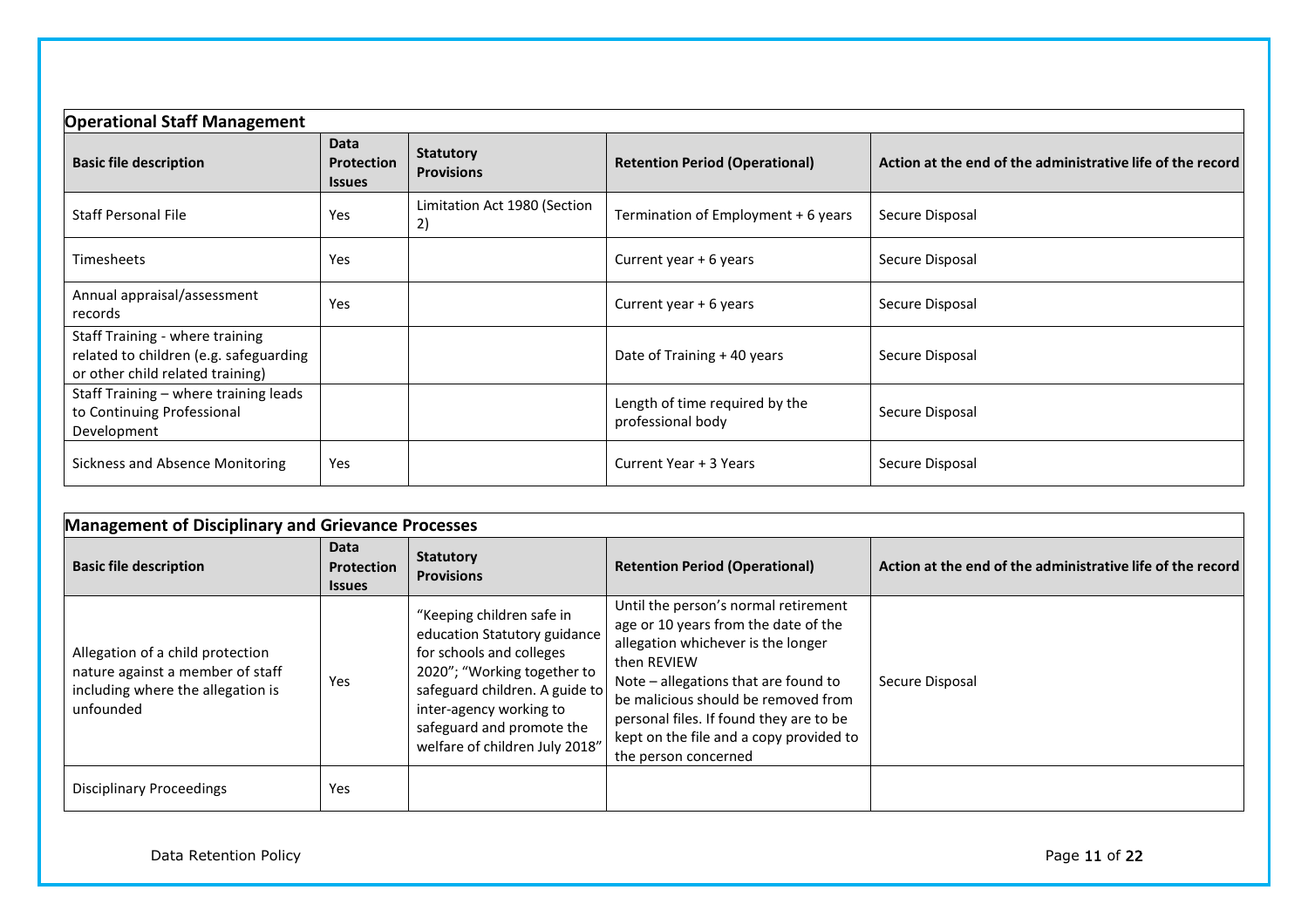| Oral warning              |  | Date of warning + 6 months                                                                                                 |                                                            |
|---------------------------|--|----------------------------------------------------------------------------------------------------------------------------|------------------------------------------------------------|
| Written warning - level 1 |  | Date of warning $+6$ months                                                                                                | Secure Disposal - if placed on staff personal file, remove |
| Written warning - level 2 |  | Date of warning + 12 months                                                                                                | from file                                                  |
| Final warning             |  | Date of warning + 18 months                                                                                                |                                                            |
| Case not found            |  | If the incident is child protection<br>related, dispose of as above; otherwise<br>dispose of at the conclusion of the case | Secure Disposal                                            |

| <b>Health and Safety</b>                                                                          |                                                   |                                                                                                                                                                                                                                                    |                                                                                                                           |                                                            |  |
|---------------------------------------------------------------------------------------------------|---------------------------------------------------|----------------------------------------------------------------------------------------------------------------------------------------------------------------------------------------------------------------------------------------------------|---------------------------------------------------------------------------------------------------------------------------|------------------------------------------------------------|--|
| <b>Basic file description</b>                                                                     | <b>Data</b><br><b>Protection</b><br><b>Issues</b> | <b>Statutory</b><br><b>Provisions</b>                                                                                                                                                                                                              | <b>Retention Period (Operational)</b>                                                                                     | Action at the end of the administrative life of the record |  |
| Health and Safety Policy Statements                                                               | No                                                |                                                                                                                                                                                                                                                    | Life of policy $+3$ years                                                                                                 | Secure Disposal                                            |  |
| Health and Safety Risk Assessments                                                                | <b>No</b>                                         |                                                                                                                                                                                                                                                    | Life of risk assessment + 3 years                                                                                         | Secure Disposal                                            |  |
| Accident Reporting - adults                                                                       | Yes                                               |                                                                                                                                                                                                                                                    | Date of the incident +6 years                                                                                             | Secure Disposal                                            |  |
| Accident Reporting - pupils                                                                       | Yes                                               |                                                                                                                                                                                                                                                    | DOB of the pupil + 25 years                                                                                               | Secure Disposal                                            |  |
| Records relating to any reportable<br>death, injury, disease or dangerous<br>occurrence. (RIDDOR) | Yes                                               |                                                                                                                                                                                                                                                    | Date of Incident + 12 years<br>In the case of serious accidents, a<br>further retention period will need to be<br>applied | Secure Disposal                                            |  |
| <b>Control of Substances</b><br>Hazardous to Health (COSHH)                                       | No                                                | <b>Control of Substances</b><br>Hazardous to Health<br>Regulations 2002. SI 2002 No<br>2677 Regulation 11; Records<br>kept under the 1994 and 1999<br>Regulations to be kept as if<br>the 2002 Regulations had not<br>been made. Regulation 18 (2) | Date of Incident + 40 years                                                                                               | Secure Disposal                                            |  |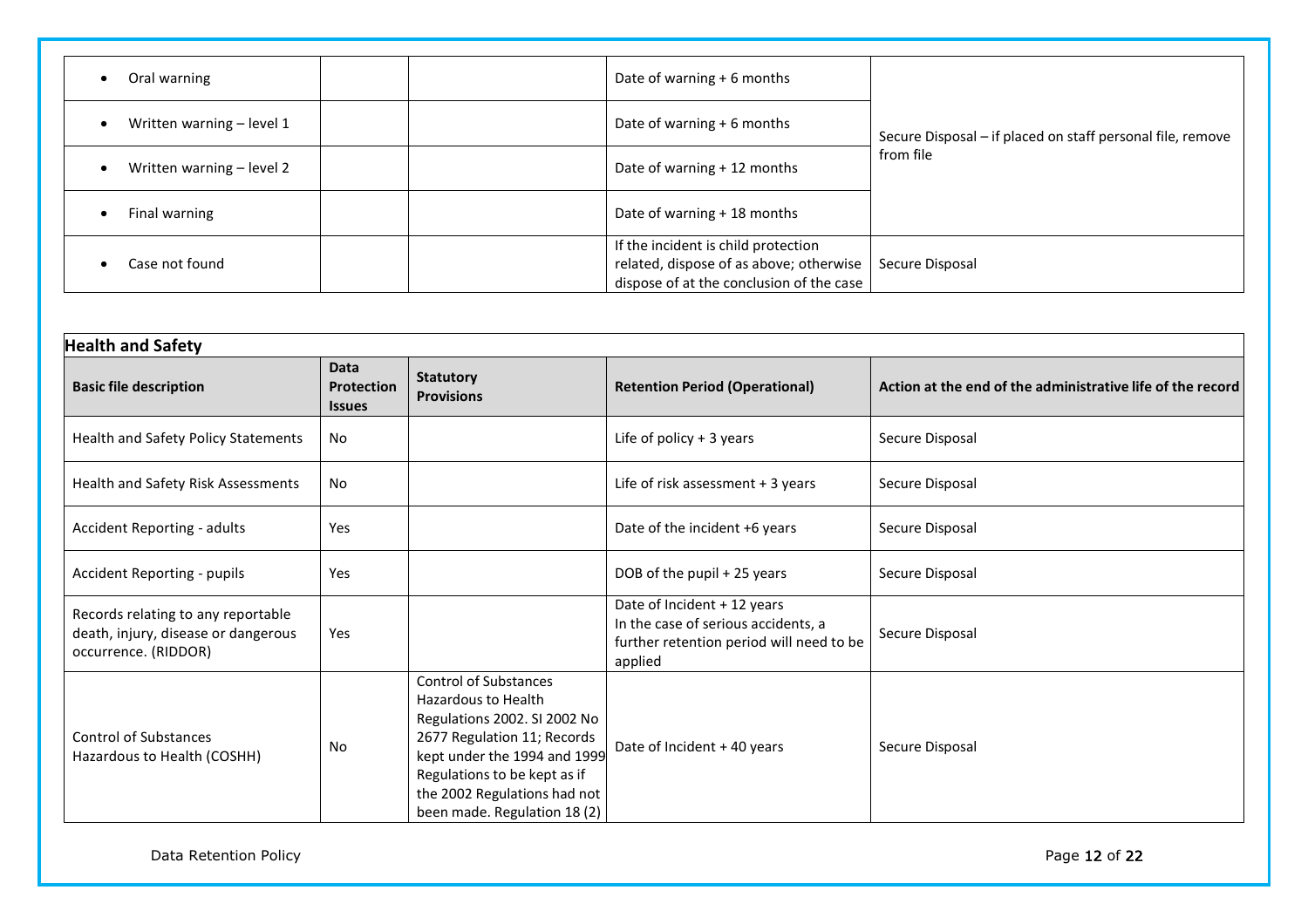| Process of monitoring of areas<br>where employees and persons are<br>likely to have become in contact<br>with asbestos  | No | Control of Asbestos at Work<br>Regulations 2012 SI 1012 No<br>632 Regulation 19 | Last action $+$ 40 years | Secure Disposal |
|-------------------------------------------------------------------------------------------------------------------------|----|---------------------------------------------------------------------------------|--------------------------|-----------------|
| Process of monitoring of areas<br>where employees and persons are<br>likely to have become in contact<br>with radiation | No |                                                                                 | Last action + 50 years   | Secure Disposal |
| Fire Precautions log books                                                                                              | No |                                                                                 | Current year + 6 years   | Secure Disposal |

| <b>Payroll and Pensions</b>                                                                       |                                                   |                                                                                                          |                                         |                                                               |  |
|---------------------------------------------------------------------------------------------------|---------------------------------------------------|----------------------------------------------------------------------------------------------------------|-----------------------------------------|---------------------------------------------------------------|--|
| <b>Basic file description</b>                                                                     | <b>Data</b><br><b>Protection</b><br><b>Issues</b> | <b>Statutory</b><br><b>Provisions</b>                                                                    | <b>Retention Period (Operational)</b>   | Action at the end of the administrative life of the<br>record |  |
| Maternity pay records                                                                             | Yes                                               | <b>Statutory Maternity Pay (General)</b><br>Regulations 1986 (SI1986/1960),<br>revised 1999 (SI1999/567) | Current year + 3 years                  | Secure Disposal                                               |  |
| National Insurance schedule of<br>payments                                                        |                                                   |                                                                                                          | Current Year + 6 years                  |                                                               |  |
| Income tax form P60                                                                               |                                                   |                                                                                                          | Current year + 6 years                  |                                                               |  |
| Absence Record                                                                                    | Yes                                               |                                                                                                          | Current year + 3 years                  |                                                               |  |
| Records held under Retirement<br><b>Benefits Schemes (Information</b><br>Powers) Regulations 1995 | Yes                                               |                                                                                                          | Current year + 6 years                  | Secure Disposal                                               |  |
| Pension Payroll                                                                                   | Yes                                               | Taxes Management Act 1970, Income<br>and Corporation Tax 1988                                            | Termination of Employment + 15<br>years |                                                               |  |
| Pay Slips                                                                                         | Yes                                               | Taxes Management Act 1970, Income<br>and Corporation Tax 1988                                            | Current year + 6 years                  |                                                               |  |
| Payroll and Payroll Reports                                                                       | Yes                                               | Taxes Management Act 1970, Income<br>and Corporation Tax 1988                                            | Current year + 6 years                  |                                                               |  |
| Insurance                                                                                         | Yes                                               | Taxes Management Act 1970, Income<br>and Corporation Tax 1988                                            | Current year + 6 years                  |                                                               |  |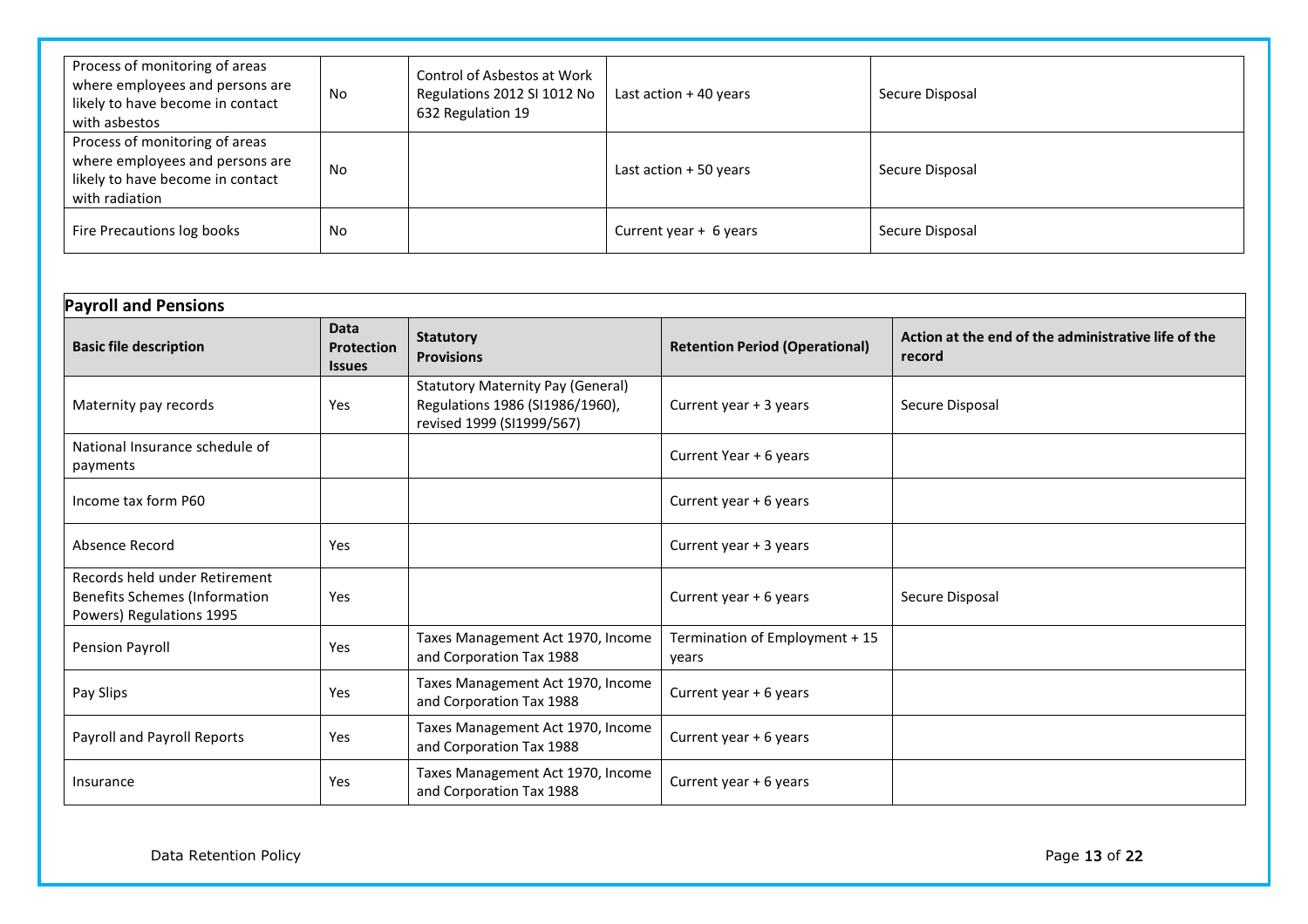# **Financial Management of the School**

This section deals with all aspects of the financial management of the school including the administration of school meals.

| <b>Risk Management and Insurance</b>          |                                     |                                       |                                       |                                                            |
|-----------------------------------------------|-------------------------------------|---------------------------------------|---------------------------------------|------------------------------------------------------------|
| <b>Basic file description</b>                 | Data<br>Protection<br><b>Issues</b> | <b>Statutory</b><br><b>Provisions</b> | <b>Retention Period (Operational)</b> | Action at the end of the administrative life of the record |
| Employer's Liability Insurance<br>Certificate | No                                  |                                       | Closure of the school $+$ 40 years    | Secure Disposal                                            |

| <b>Asset Management</b>                       |                                     |                                       |                                       |                                                            |
|-----------------------------------------------|-------------------------------------|---------------------------------------|---------------------------------------|------------------------------------------------------------|
| <b>Basic file description</b>                 | Data<br>Protection<br><b>Issues</b> | <b>Statutory</b><br><b>Provisions</b> | <b>Retention Period (Operational)</b> | Action at the end of the administrative life of the record |
| Inventories of furniture and<br>equipment     | No                                  |                                       | Current year + 6 years                | Secure Disposal                                            |
| Burglary, theft and vandalism<br>report forms | No                                  |                                       | Current year $+6$ years               | Secure Disposal                                            |

| <b>Accounts and Statements including Budget Management</b>                                                                          |                                            |                                       |                                                             |                                                            |
|-------------------------------------------------------------------------------------------------------------------------------------|--------------------------------------------|---------------------------------------|-------------------------------------------------------------|------------------------------------------------------------|
| <b>Basic file description</b>                                                                                                       | Data<br><b>Protection</b><br><b>Issues</b> | <b>Statutory</b><br><b>Provisions</b> | <b>Retention Period (Operational)</b>                       | Action at the end of the administrative life of the record |
| <b>Annual Accounts</b>                                                                                                              | No                                         |                                       | Current year $+6$ years                                     | Secure Disposal                                            |
| Loans and grants managed by the<br>school                                                                                           | <b>No</b>                                  |                                       | Date of last payment on the loan $+12$<br>years then REVIEW | Secure Disposal                                            |
| All records relating to the creation<br>and management of budgets<br>including the Annual Budget<br>statement and background papers | No                                         |                                       | Life of the budget $+3$ years                               | Secure Disposal                                            |
| Invoices, receipts, order books and<br>requisitions, delivery notices                                                               | No                                         |                                       | Current financial year + 6 years                            | Secure Disposal                                            |
| Records relating to the collection<br>and banking of monies                                                                         | No                                         |                                       | Current financial year + 6 years                            | Secure Disposal                                            |

Data Retention Policy **Page 14 of 22** Page 14 of 22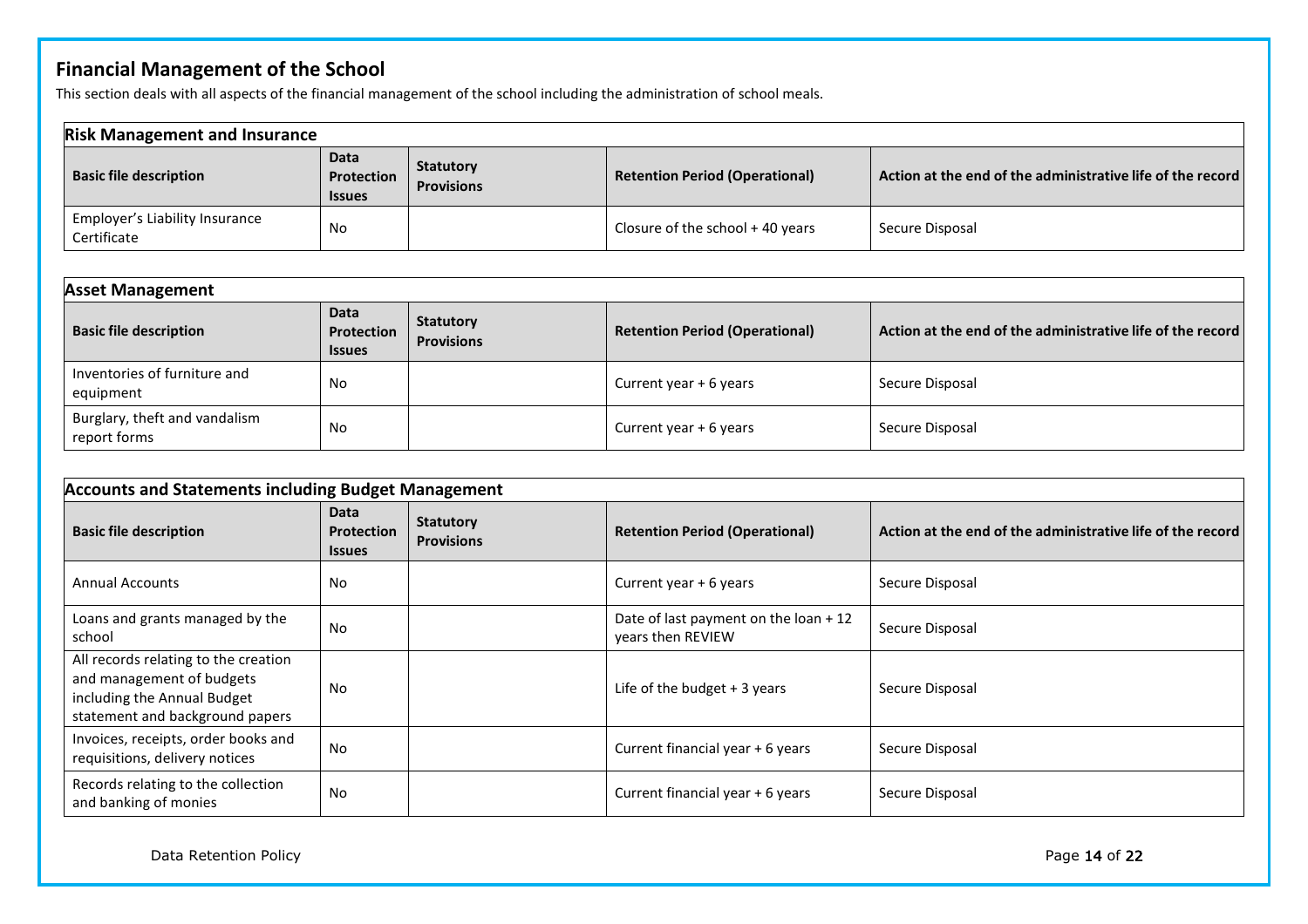| Pupil Premium Fund Record                                        | Yes       | Limitations Act 1980 | Date the pupil leaves the provision $+6$<br>vears |                 |
|------------------------------------------------------------------|-----------|----------------------|---------------------------------------------------|-----------------|
| Records relating to the identification<br>and collection of debt | <b>No</b> |                      | Current financial year + 6 years                  | Secure Disposal |
| Records Related to Gift Aid                                      | No        |                      | Current financial year + 6 years                  | Secure Disposal |

| <b>Contract Management</b>                                                |                                            |                                       |                                             |                                                            |
|---------------------------------------------------------------------------|--------------------------------------------|---------------------------------------|---------------------------------------------|------------------------------------------------------------|
| <b>Basic file description</b>                                             | <b>Data</b><br>Protection<br><b>Issues</b> | <b>Statutory</b><br><b>Provisions</b> | <b>Retention Period (Operational)</b>       | Action at the end of the administrative life of the record |
| All records relating to the<br>management of contracts under seal         | No.                                        | Limitation Act 1980                   | Last payment on the contract $+12$<br>years | Secure Disposal                                            |
| All records relating to the<br>management of contracts under<br>signature | No                                         | Limitation Act 1980                   | Last payment on the contract $+6$<br>years  | Secure Disposal                                            |
| Records relating to the monitoring<br>of contracts                        | No                                         |                                       | Current year + 6 years or 12 years          | Secure Disposal                                            |

| <b>School Fund</b>            |                                                   |                                       |                                       |                                                            |
|-------------------------------|---------------------------------------------------|---------------------------------------|---------------------------------------|------------------------------------------------------------|
| <b>Basic file description</b> | <b>Data</b><br><b>Protection</b><br><b>Issues</b> | <b>Statutory</b><br><b>Provisions</b> | <b>Retention Period (Operational)</b> | Action at the end of the administrative life of the record |
| School Fund - Cheque books    | No                                                |                                       | Current year + 6 years                | Secure Disposal                                            |
| School Fund - Paying in books | No                                                |                                       | Current year + 6 years                | Secure Disposal                                            |
| School Fund - Ledger          | No                                                |                                       | Current year $+6$ years               | Secure Disposal                                            |
| School Fund - Invoices        | No                                                |                                       | Current year + 6 years                | Secure Disposal                                            |
| School Fund - Receipts        | No                                                |                                       | Current year + 6 years                | Secure Disposal                                            |
| School Fund - Bank Statements | <b>No</b>                                         |                                       | Current year + 6 years                | Secure Disposal                                            |
| School Fund - Journey Books   | No                                                |                                       | Current year $+6$ years               | Secure Disposal                                            |

Data Retention Policy **Page 15 of 22** Page 15 of 22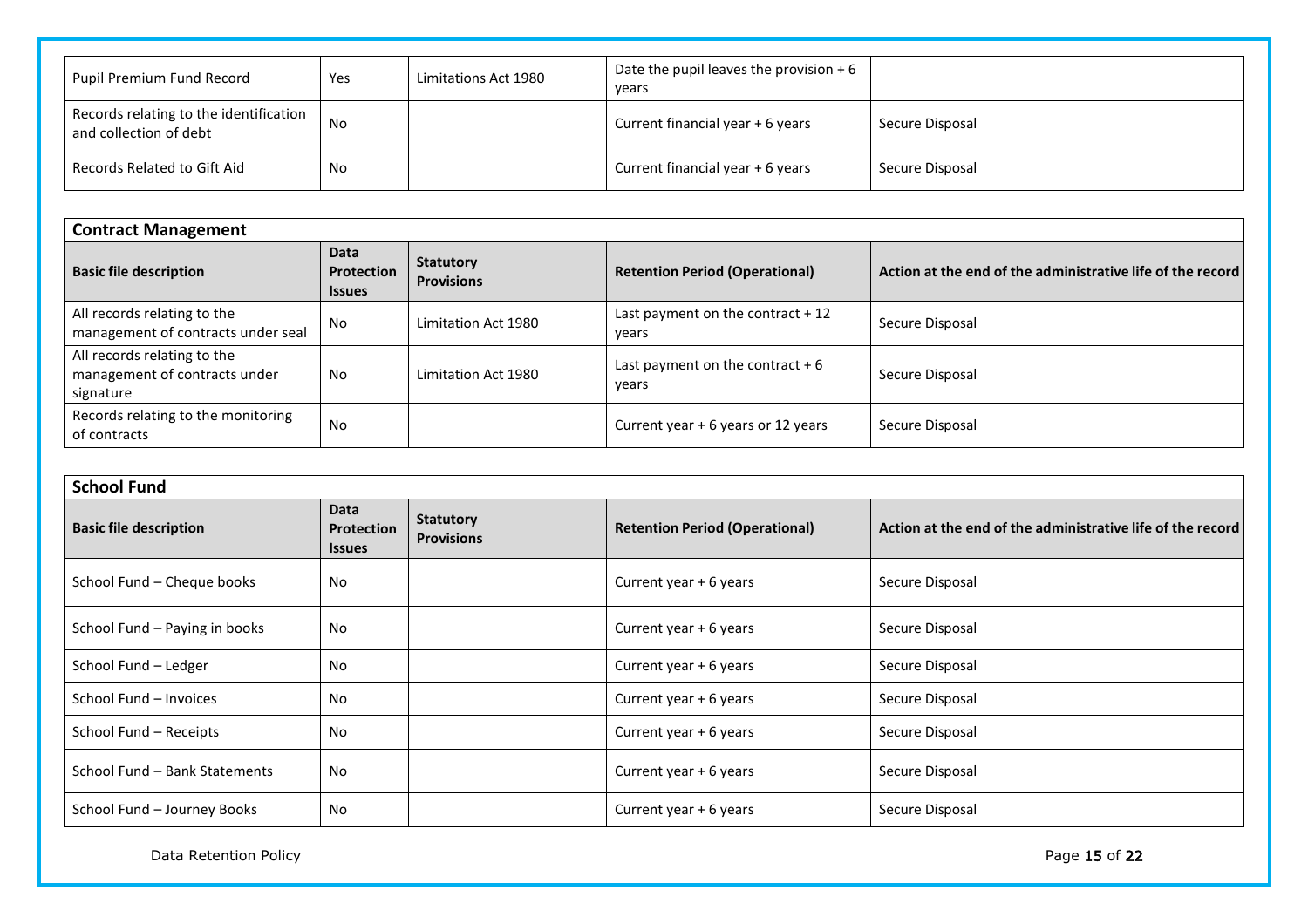| <b>School Meals Management</b>     |                                            |                                       |                                       |                                                            |  |
|------------------------------------|--------------------------------------------|---------------------------------------|---------------------------------------|------------------------------------------------------------|--|
| <b>Basic file description</b>      | <b>Data</b><br>Protection<br><b>Issues</b> | <b>Statutory</b><br><b>Provisions</b> | <b>Retention Period (Operational)</b> | Action at the end of the administrative life of the record |  |
| Free School Meals Registers        | Yes                                        |                                       | Current year + 6 years                | Secure Disposal                                            |  |
| <b>School Meals Registers</b>      | Yes                                        |                                       | Current year + 3 years                | Secure Disposal                                            |  |
| <b>School Meals Summary Sheets</b> | No                                         |                                       | Current year + 3 years                | Secure Disposal                                            |  |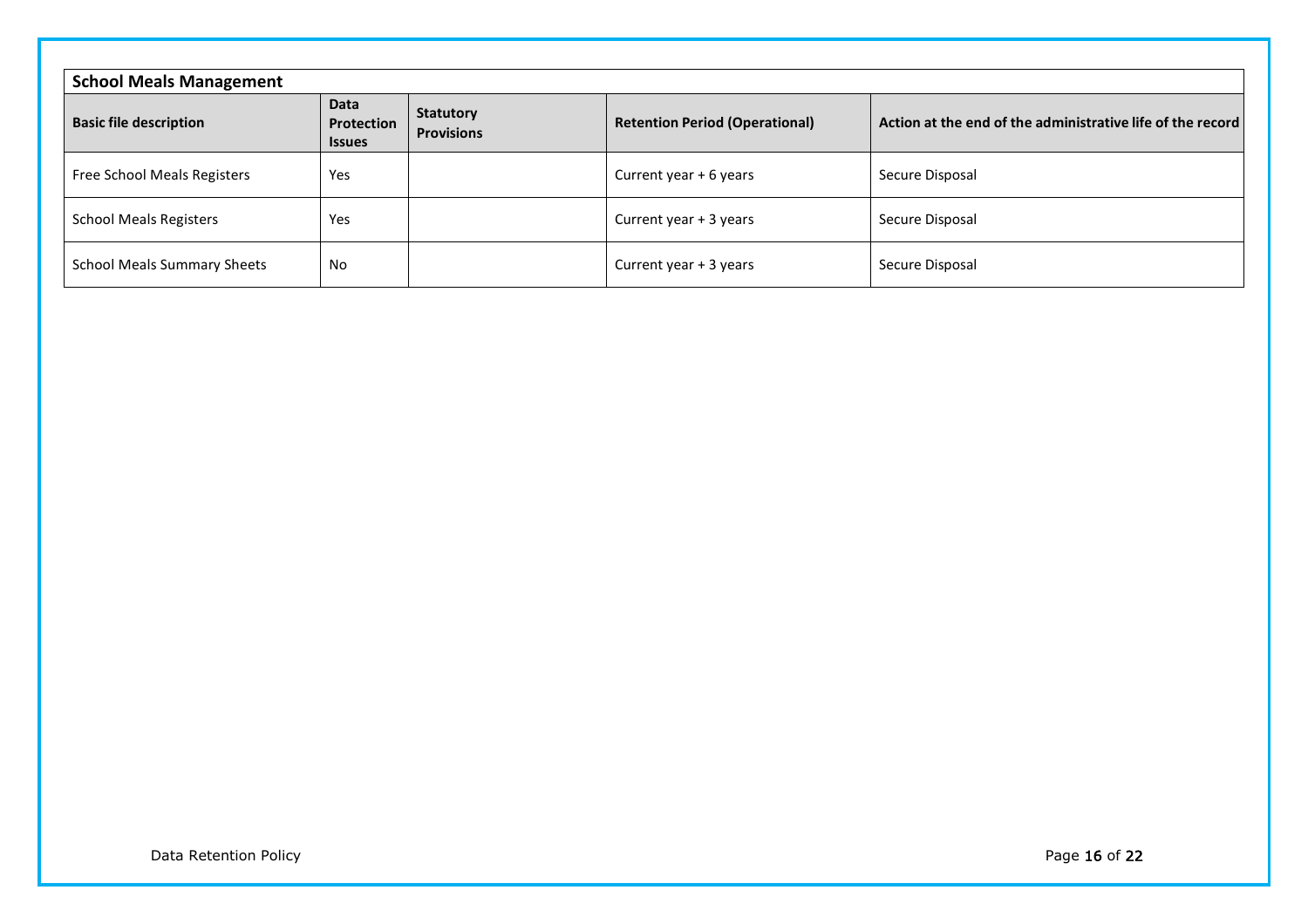# **Property Management**

This section covers the management of buildings and property.

| <b>Property Management</b>                            |                                                   |                                       |                                                                                                                                                        |                                                            |
|-------------------------------------------------------|---------------------------------------------------|---------------------------------------|--------------------------------------------------------------------------------------------------------------------------------------------------------|------------------------------------------------------------|
| <b>Basic file description</b>                         | <b>Data</b><br><b>Protection</b><br><b>Issues</b> | <b>Statutory</b><br><b>Provisions</b> | <b>Retention Period (Operational)</b>                                                                                                                  | Action at the end of the administrative life of the record |
| Title deeds of properties belonging<br>to the school  | <b>No</b>                                         |                                       | PERMANENT<br>These should follow the property<br>unless the property has been<br>registered with the Land Registry                                     |                                                            |
| Plans of property belong to the<br>school             | No                                                |                                       | These should be retained whilst the<br>building belongs to the school and<br>should be passed onto any new<br>owners if the building is leased or sold |                                                            |
| Leases of property leased by or to<br>the school      | No                                                |                                       | Expiry of lease + 6 years                                                                                                                              | Secure Disposal                                            |
| Records relating to the letting of<br>school premises | No                                                |                                       | Current financial year + 6 years                                                                                                                       | Secure Disposal                                            |

| Maintenance                                                                                                                    |                                            |                                       |                                                                                                                                                       |                                                            |
|--------------------------------------------------------------------------------------------------------------------------------|--------------------------------------------|---------------------------------------|-------------------------------------------------------------------------------------------------------------------------------------------------------|------------------------------------------------------------|
| <b>Basic file description</b>                                                                                                  | Data<br><b>Protection</b><br><b>Issues</b> | <b>Statutory</b><br><b>Provisions</b> | <b>Retention Period (Operational)</b>                                                                                                                 | Action at the end of the administrative life of the record |
| All records relating to the<br>maintenance of the school carried<br>out by contractors                                         | No                                         |                                       | These should be retained whilst the<br>building belongs to the school and<br>should be passed to any new owners<br>of the building is leased or sold. | Secure Disposal                                            |
| All records relating to the<br>maintenance of the school carried<br>out by school employees including<br>maintenance log books | No                                         |                                       | These should be retained whilst the<br>building belongs to the school and<br>should be passed to any new owners<br>of the building is leased or sold. | Secure Disposal                                            |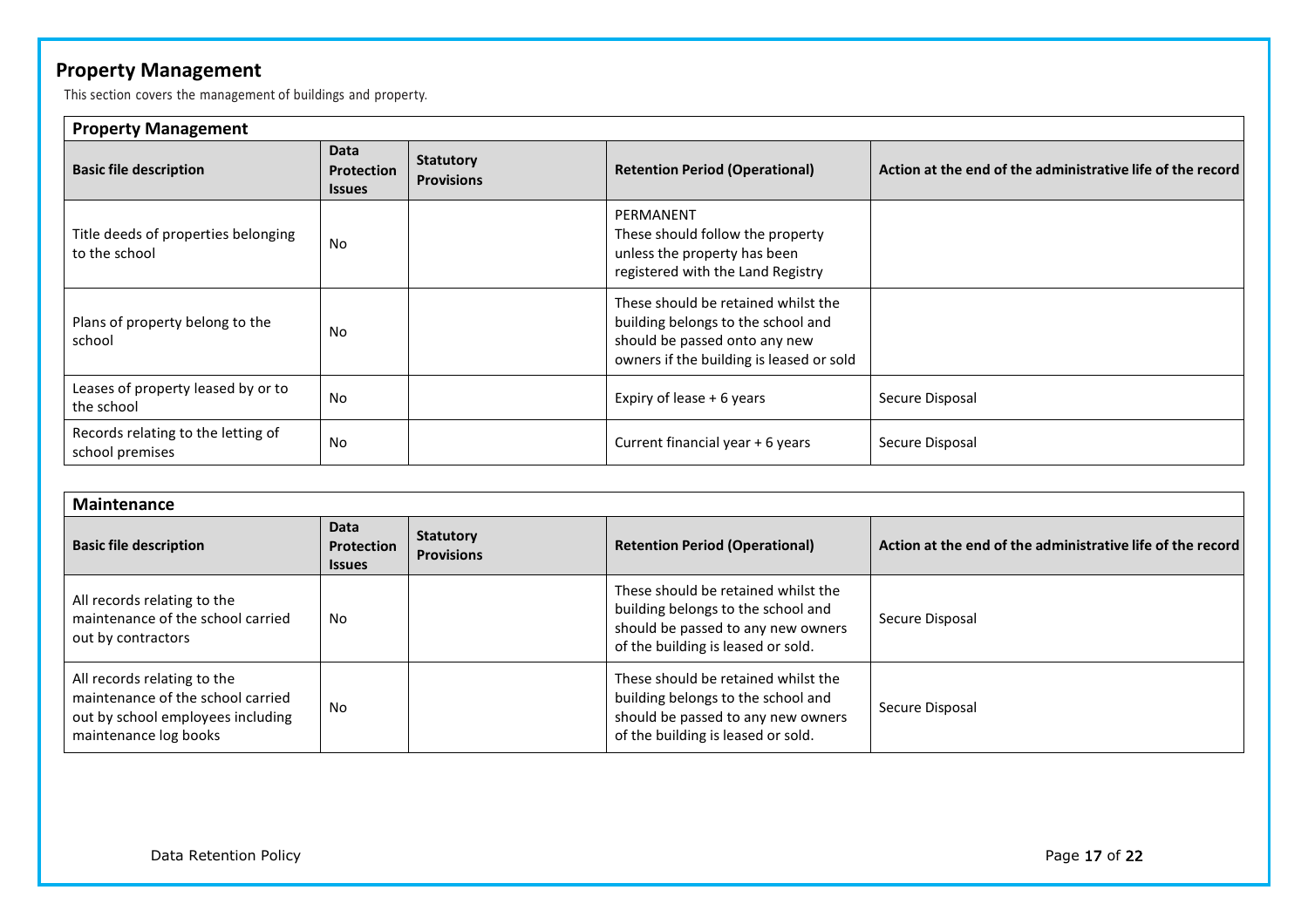## **Pupil Management**

This section includes all records which are created during the time a pupil spends at the school. For information about accident reporting see under Health and Safety above.

| <b>Pupil's Educational Record</b>                      |                                            |                                                                                                                                                                                                                                                  |                                                                                                                                                                                                                                                                                 |                                                                                                                                                                                                                          |
|--------------------------------------------------------|--------------------------------------------|--------------------------------------------------------------------------------------------------------------------------------------------------------------------------------------------------------------------------------------------------|---------------------------------------------------------------------------------------------------------------------------------------------------------------------------------------------------------------------------------------------------------------------------------|--------------------------------------------------------------------------------------------------------------------------------------------------------------------------------------------------------------------------|
| <b>Basic file description</b>                          | <b>Data</b><br>Protection<br><b>Issues</b> | <b>Statutory</b><br><b>Provisions</b>                                                                                                                                                                                                            | <b>Retention Period (Operational)</b>                                                                                                                                                                                                                                           | Action at the end of the administrative life of the record                                                                                                                                                               |
| Pupil's Educational Record (Primary)                   | Yes                                        | The Education (Pupil<br>information) (England)<br>Regulations 2005 SI 2005 No.<br>1437                                                                                                                                                           | Retain while the child is a pupil at the<br>School.                                                                                                                                                                                                                             | File should follow the pupil to their next location<br>including; Primary School, Secondary School or Secure<br>Unit referral.<br>If there is no next known location, then it should be held<br>onto for DOB + 25 years. |
| Examination Results - Pupil Copies                     | Yes                                        |                                                                                                                                                                                                                                                  |                                                                                                                                                                                                                                                                                 |                                                                                                                                                                                                                          |
| Public<br>$\bullet$                                    |                                            |                                                                                                                                                                                                                                                  | This information should be added to<br>the pupil file                                                                                                                                                                                                                           | All uncollected certificates should be returned to the<br>examination board.                                                                                                                                             |
| Internal                                               |                                            |                                                                                                                                                                                                                                                  | This information should be added to<br>the pupil file                                                                                                                                                                                                                           |                                                                                                                                                                                                                          |
| Child Protection information held on<br>pupil file     | Yes                                        | "Keeping children safe in<br>education Statutory guidance<br>for schools and colleges<br>2020"; "Working together to<br>safeguard children. A guide to<br>inter-agency working to<br>safeguard and promote the<br>welfare of children July 2018" | If any records relating to child<br>protection issues are placed on the<br>pupil file, it should be in a sealed<br>envelope and then retained for the<br>same period of time as the pupil file.                                                                                 | Secure Disposal                                                                                                                                                                                                          |
| Child protection information held in<br>separate files | Yes                                        | "Keeping children safe in<br>education Statutory guidance<br>for schools and colleges<br>2020"; "Working together to<br>safeguard children. A guide to<br>inter-agency working to<br>safeguard and promote the<br>welfare of children July 2018' | DOB of the child + 25 years then<br>review<br>This retention period was agreed in<br>consultation with the Safeguarding<br>Children Group on the understanding<br>that the principal copy of this<br>information will be found on the Local<br>Authority Social Services record | Secure Disposal                                                                                                                                                                                                          |

Retention periods relating to allegations made against adults can be found in the Human Resources section of this retention schedule.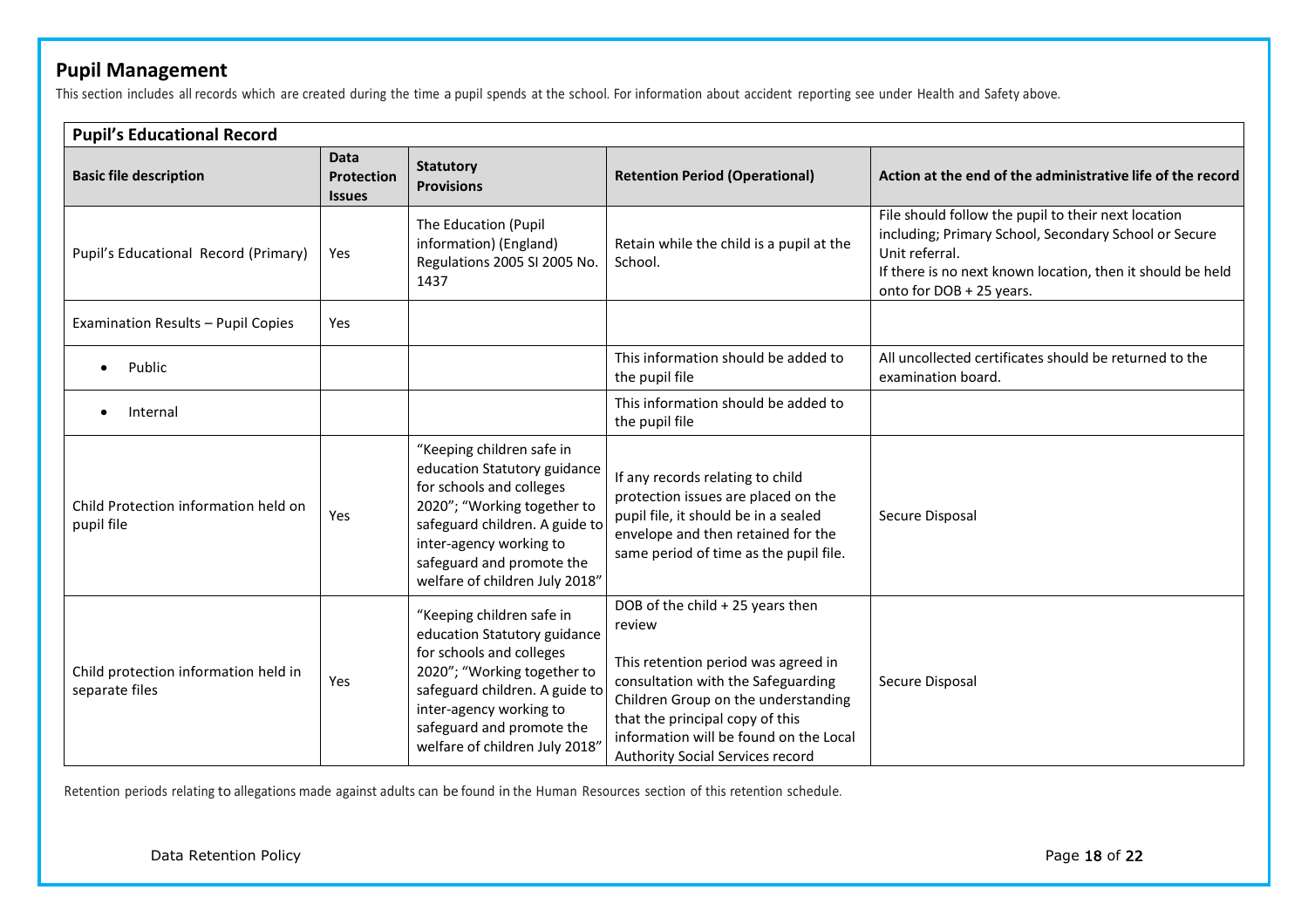| <b>Attendance</b>                                |                                     |                                       |                                       |                                                            |  |
|--------------------------------------------------|-------------------------------------|---------------------------------------|---------------------------------------|------------------------------------------------------------|--|
| <b>Basic file description</b>                    | Data<br>Protection<br><b>Issues</b> | <b>Statutory</b><br><b>Provisions</b> | <b>Retention Period (Operational)</b> | Action at the end of the administrative life of the record |  |
| <b>Attendance Registers</b>                      | Yes                                 |                                       | Date of register + 3 years            | Secure Disposal                                            |  |
| Correspondence relating to<br>authorised absence |                                     | Education Act 1996 Section 7          | Current academic year + 2 years       | Secure Disposal                                            |  |

| <b>Special Educational Needs</b>                                                                                   |                                                   |                                                                                             |                                                                                                 |                                                                                                                                                                                                                                                                                                                                                                                                                                                            |
|--------------------------------------------------------------------------------------------------------------------|---------------------------------------------------|---------------------------------------------------------------------------------------------|-------------------------------------------------------------------------------------------------|------------------------------------------------------------------------------------------------------------------------------------------------------------------------------------------------------------------------------------------------------------------------------------------------------------------------------------------------------------------------------------------------------------------------------------------------------------|
| <b>Basic file description</b>                                                                                      | Data<br><b>Protection</b><br><i><b>Issues</b></i> | <b>Statutory</b><br><b>Provisions</b>                                                       | <b>Retention Period (Operational)</b>                                                           | Action at the end of the administrative life of the record                                                                                                                                                                                                                                                                                                                                                                                                 |
| Special Educational Needs files,<br>reviews and Individual Education<br>Plans                                      | Yes                                               | Children and Family's Act<br>2014 Special Educational<br><b>Needs</b>                       | Date of Birth of the pupil + 31 years                                                           | <b>REVIEW</b><br>NOTE: This retention period is the minimum retention<br>period that any pupil file should be kept. Some authorities<br>choose to keep SEN files for a longer period of time to<br>defend themselves in a "failure to provide a sufficient<br>education" case. There is an element of business risk<br>analysis involved in any decision to keep the records<br>longer than the minimum retention period and this should<br>be documented. |
| Statement maintained under section<br>234 of the Education Act 1990 and<br>any amendments made to the<br>statement | Yes                                               | Education Act 1996 Special<br><b>Educational Needs and</b><br>Disability Act 2001 Section 1 | Date of birth of the pupil + 31 years<br>[This would normally be retained on the<br>pupil file] | Secure Disposal unless the document is subject to a legal<br>hold                                                                                                                                                                                                                                                                                                                                                                                          |
| Advice and information provided to<br>parents regarding educational needs                                          | Yes                                               | <b>Special Educational Needs</b><br>and Disability Act 2001<br>Section 2                    | Date of birth of the pupil + 31years<br>[This would normally be retained on the<br>pupil file]  | Secure Disposal unless the document is subject to a legal<br>hold                                                                                                                                                                                                                                                                                                                                                                                          |
| <b>Accessibility Strategy</b>                                                                                      | Yes                                               | <b>Special Educational Needs</b><br>and Disability Act 2001<br>Section 14                   | Date of birth of the pupil + 31 years<br>[This would normally be retained on the<br>pupil file] | Secure Disposal unless the document is subject to a legal<br>hold                                                                                                                                                                                                                                                                                                                                                                                          |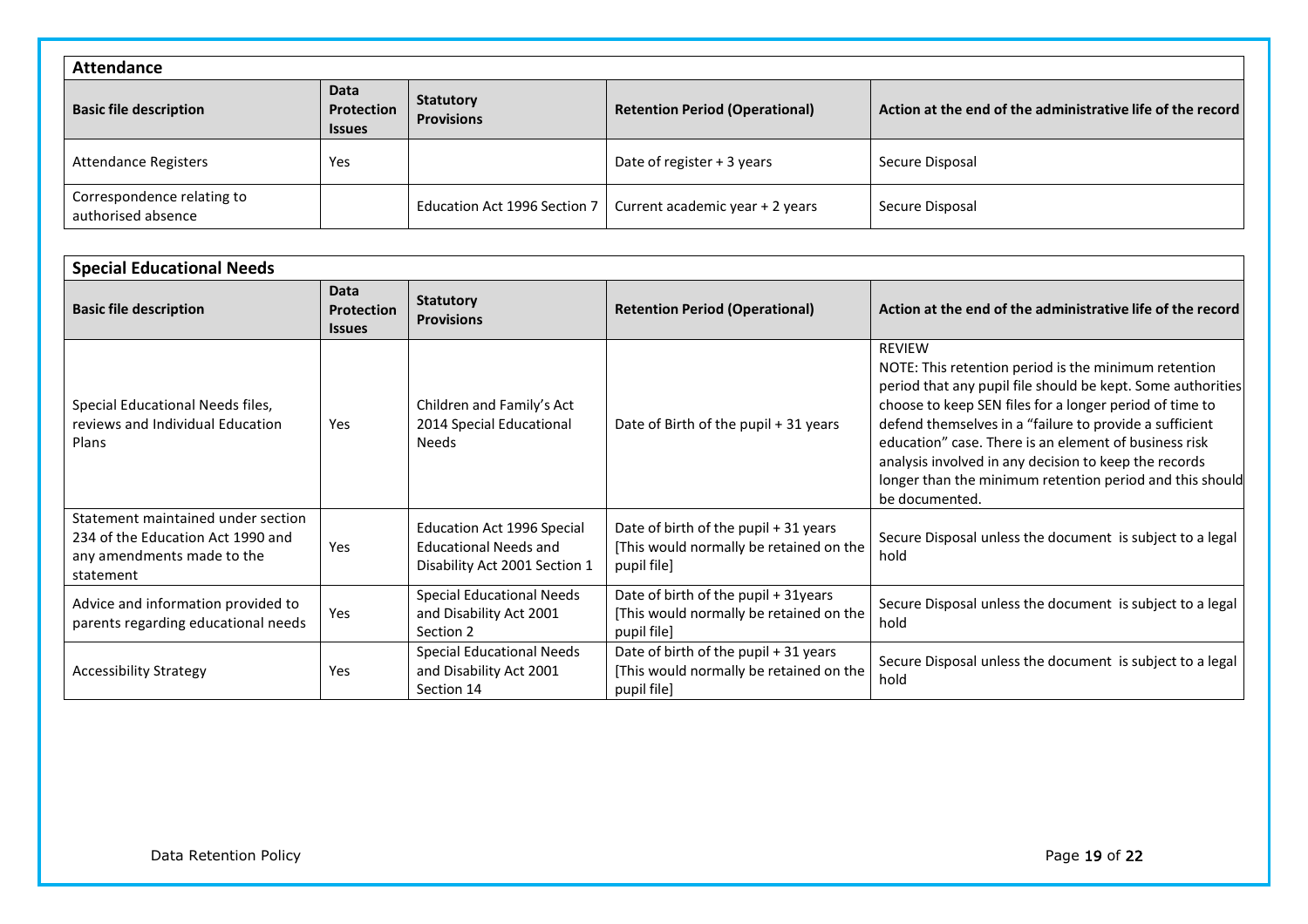# **Curriculum Management**

| <b>Statistics and Management Information</b> |                                            |                                       |                                       |                                                            |
|----------------------------------------------|--------------------------------------------|---------------------------------------|---------------------------------------|------------------------------------------------------------|
| <b>Basic file description</b>                | Data<br><b>Protection</b><br><b>Issues</b> | <b>Statutory</b><br><b>Provisions</b> | <b>Retention Period (Operational)</b> | Action at the end of the administrative life of the record |
| <b>Curriculum Returns</b>                    | No                                         |                                       | Current year + 3 years                | Secure Disposal                                            |
| Examination Results (Schools Copy)           | Yes                                        |                                       | Current year + 6 years                | Secure Disposal                                            |
| Published Admission Number (PAN)<br>Reports  | Yes                                        |                                       | Current year + 6 years                | Secure Disposal                                            |
| Value Added and Contextual Data              | Yes                                        |                                       | Current year + 6 years                | Secure Disposal                                            |
| <b>Self Evaluation Forms</b>                 | Yes                                        |                                       | Current year + 6 years                | Secure Disposal                                            |

| <b>Implementation of Curriculum</b> |                                                   |                                       |                                                                                                                                                                                         |                                                                                                                                        |
|-------------------------------------|---------------------------------------------------|---------------------------------------|-----------------------------------------------------------------------------------------------------------------------------------------------------------------------------------------|----------------------------------------------------------------------------------------------------------------------------------------|
| <b>Basic file description</b>       | <b>Data</b><br><b>Protection</b><br><b>Issues</b> | <b>Statutory</b><br><b>Provisions</b> | <b>Retention Period (Operational)</b>                                                                                                                                                   | Action at the end of the administrative life of the record                                                                             |
| Schemes of Work                     | No                                                |                                       | Current year + 1 years                                                                                                                                                                  | It may be appropriate to review these records at the end<br>of each year and allocate a further retention period or<br>Secure Disposal |
| Timetable                           | No                                                |                                       | Current year $+1$ years                                                                                                                                                                 |                                                                                                                                        |
| <b>Class Record Books</b>           | No                                                |                                       | Current year + 1 years                                                                                                                                                                  |                                                                                                                                        |
| Mark Books                          | No                                                |                                       | Current year + 1 years                                                                                                                                                                  |                                                                                                                                        |
| Record of homework set              | No                                                |                                       | Current year + 1 years                                                                                                                                                                  |                                                                                                                                        |
| Pupils' Work                        | No                                                |                                       | Where possible pupils' work is returned<br>to the pupil at the end of the academic<br>year. For some pupils, work may be kept<br>(with parental agreement) for current<br>year + 1 year | Secure Disposal                                                                                                                        |
| Data Retention Policy               |                                                   |                                       |                                                                                                                                                                                         | Page 20 of 22                                                                                                                          |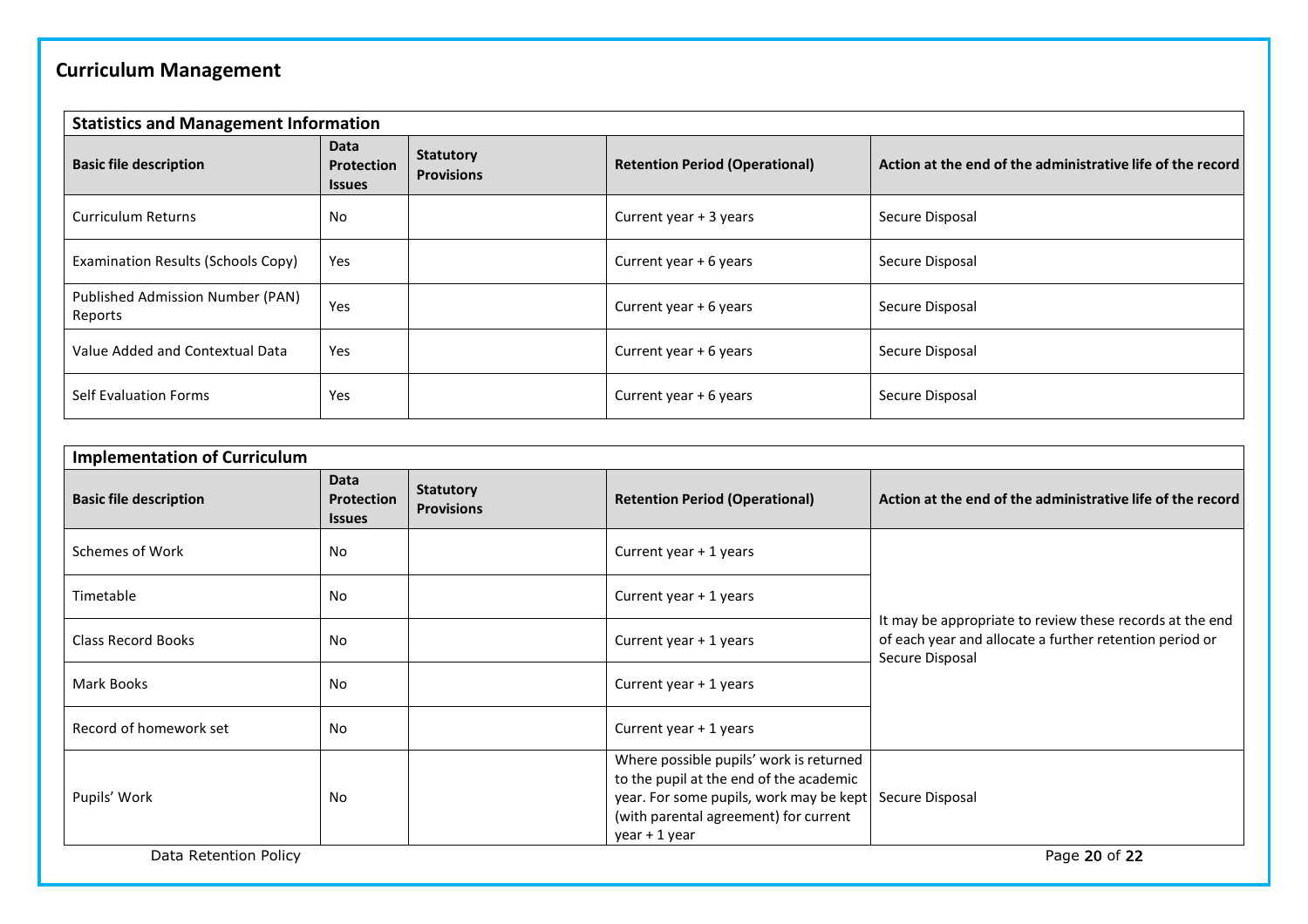# **Extra-Curricular Activities**

| <b>Educational Visits outside the Classroom</b>                                                       |                                     |                                                                                                                                                                                                          |                                                                                                                                                                                                     |                                                                                                                                                                                                                                                               |
|-------------------------------------------------------------------------------------------------------|-------------------------------------|----------------------------------------------------------------------------------------------------------------------------------------------------------------------------------------------------------|-----------------------------------------------------------------------------------------------------------------------------------------------------------------------------------------------------|---------------------------------------------------------------------------------------------------------------------------------------------------------------------------------------------------------------------------------------------------------------|
| <b>Basic file description</b>                                                                         | Data<br>Protection<br><b>Issues</b> | <b>Statutory</b><br><b>Provisions</b>                                                                                                                                                                    | <b>Retention Period (Operational)</b>                                                                                                                                                               | Action at the end of the administrative life of the record                                                                                                                                                                                                    |
| Records created by schools to obtain<br>approval to run an Educational Visit<br>outside the Classroom | No.                                 | <b>Outdoor Education Advisers'</b><br>Panel National Guidance<br>website http://oeapng.info<br>specifically Section 3 - "Legal<br>Framework and Employer<br>Systems" and Section 4 -<br>"Good Practice". | Date of visit + 10 years                                                                                                                                                                            | Secure Disposal                                                                                                                                                                                                                                               |
| Parental consent forms for school<br>trips where there has been no major<br>incident                  | Yes                                 |                                                                                                                                                                                                          | Conclusion of the trip                                                                                                                                                                              | Although the consent forms could be retained for DOB +<br>22 years, the requirement for them being needed is low<br>and most schools do not have the storage capacity to<br>retain every single consent form issued by the school for<br>this period of time. |
| Parental permission slips for school<br>trips - where there has been a major<br>incident              | Yes                                 | Limitation Act 1980 (Section<br>2)                                                                                                                                                                       | DOB of the pupil involved in the<br>incident + 25 years<br>The permission slips for all the pupils<br>on the trip need to be retained to<br>show that the rules had been followed<br>for all pupils |                                                                                                                                                                                                                                                               |